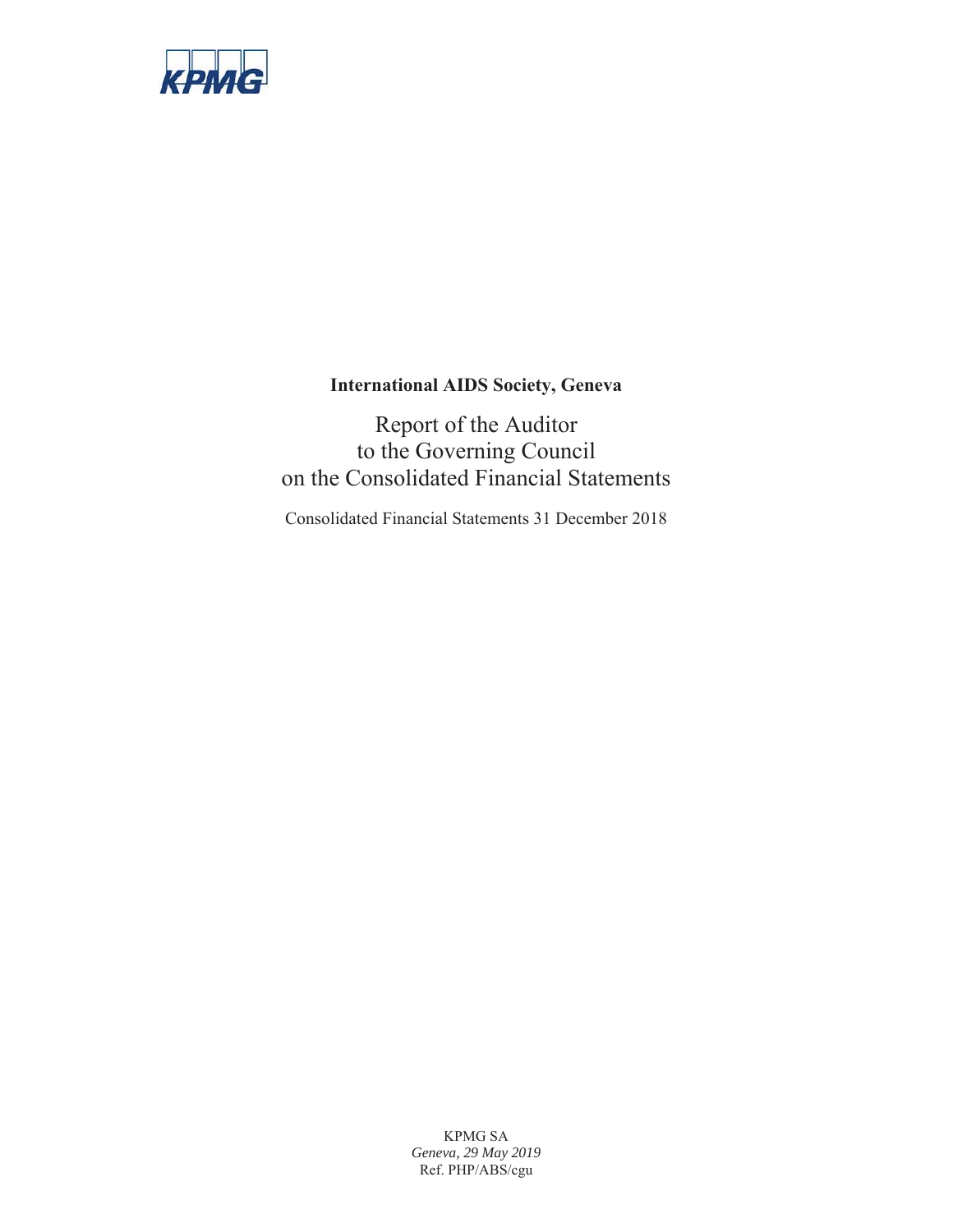

**KPMG SA Audit Western Switzerland**  111 Rue de Lyon P.O. Box 347 Telephone +41 58 249 25 15

Fax +41 58 249 25 13 Internet www.kpmg.ch

Report of the Auditor to the Governing Council on the Consolidated Financial Statements of

## **International AIDS Society, Geneva**

As auditor, we have been engaged to audit the accompanying consolidated financial statements of International AIDS Society, which comprise the consolidated balance sheet, consolidated income and expenditure account and notes for the year ended 31 December 2018.

## *Governing Council's Responsibility*

The Governing Council is responsible for the preparation of the consolidated financial statements in accordance with the requirements of Swiss law. This responsibility includes designing, implementing and maintaining an internal control system relevant to the preparation of consolidated financial statements that are free from material misstatement, whether due to fraud or error. The Governing Council is further responsible for selecting and applying appropriate accounting policies and making accounting estimates that are reasonable in the circumstances.

### *Auditor's Responsibility*

Our responsibility is to express an opinion on these consolidated financial statements based on our audit. We conducted our audit in accordance with Swiss Auditing Standards. Those standards require that we plan and perform the audit to obtain reasonable assurance whether the consolidated financial statements are free from material misstatement.

An audit involves performing procedures to obtain audit evidence about the amounts and disclosures in the consolidated financial statements. The procedures selected depend on the auditor's judgment, including the assessment of the risks of material misstatement of the consolidated financial statements, whether due to fraud or error. In making those risk assessments, the auditor considers the internal control system relevant to the entity's preparation of the consolidated financial statements in order to design audit procedures that are appropriate in the circumstances, but not for the purpose of expressing an opinion on the effectiveness of the entity's internal control system. An audit also includes evaluating the appropriateness of the accounting policies used and the reasonableness of accounting estimates made, as well as evaluating the overall presentation of the consolidated financial statements. We believe that the audit evidence we have obtained is sufficient and appropriate to provide a basis for our audit opinion.

### *Opinion*

In our opinion, the consolidated financial statements for the year ended 31 December 2018 comply with Swiss law, the association's bylaws and are in accordance with the accounting policies described in note 2 of these consolidated financial statements.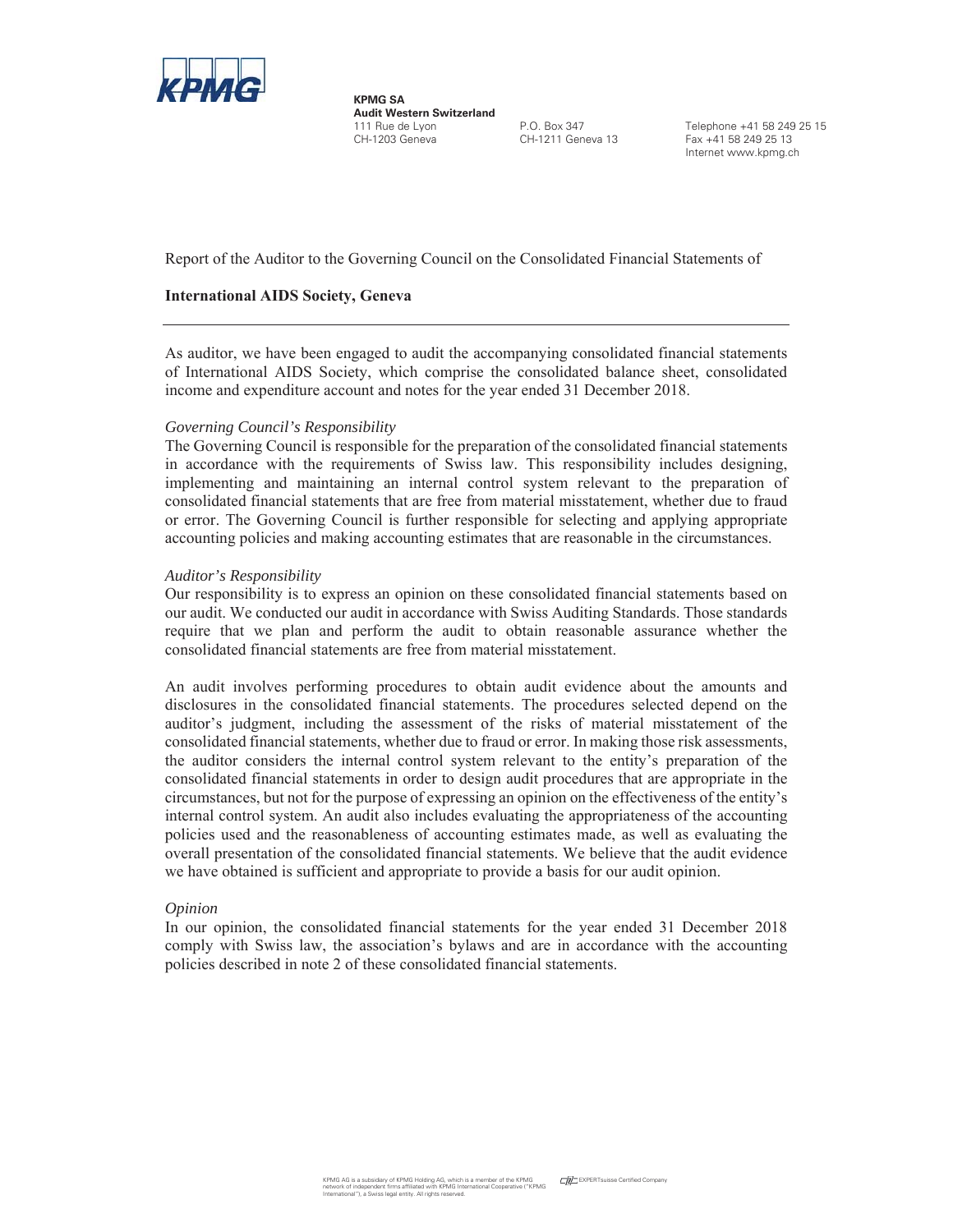

## **Report on Other Legal Requirements**

We confirm that we meet the legal requirements on licensing according to the Auditor Oversight Act (AOA) and independence (article 728 CO and article 11 AOA) and that there are no circumstances incompatible with our independence.

In accordance with article 728a paragraph 1 item 3 CO and Swiss Auditing Standard 890, we confirm that an internal control system exists, which has been designed for the preparation of financial statements according to the instructions of the board of association.

We recommend that the financial statements submitted to you be approved.

KPMG SA



Pierre-Henri Pingeon Mohamed Amin Ben Saad *Licensed Audit Expert Licensed Audit Expert Auditor in Charge*

Geneva, 29 May 2019

*Enclosure:*

Consolidated financial statements (consolidated balance sheet, consolidated income and expenditure account and notes)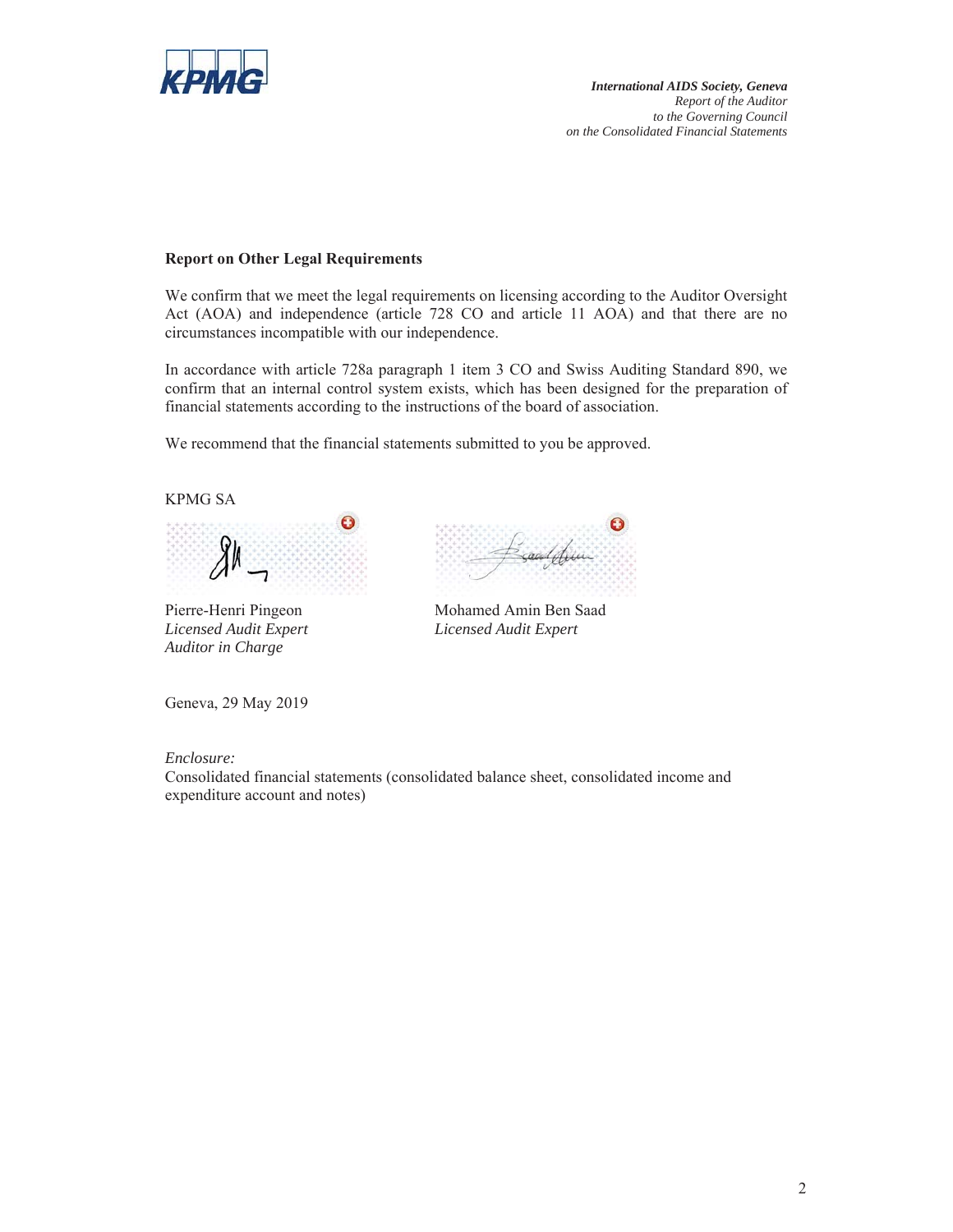# **Consolidated Financial Report 2018**



| <b>Consolidated Balance Sheet as at</b><br>(figures are stated in US\$) | December 31    |                  |                          |
|-------------------------------------------------------------------------|----------------|------------------|--------------------------|
|                                                                         | <b>Notes</b>   | 2018             | 2017                     |
| <b>CURRENT ASSETS</b>                                                   |                |                  |                          |
| Cash & Cash Equivalents                                                 | 3              | 16,934,470       | 13,981,923               |
| <b>Accounts Receivable</b>                                              | $\overline{4}$ | 4, 151, 138      | 1,155,308                |
| Other Receivable                                                        | $\overline{4}$ | 151,811          | 87,706                   |
| <b>Prepaid Expenses</b>                                                 | 5              | 2,152            | 19,850                   |
| <b>NON-CURRENT ASSETS</b>                                               |                | 21,239,571       | 15,244,787               |
| <b>Financial Assets</b>                                                 |                | 979,160          | 1,000,596                |
| Equipment                                                               |                | 43,422           | 44,614                   |
| <b>TOTAL ASSETS</b>                                                     |                | 22,262,153       | 16,289,997               |
|                                                                         |                |                  |                          |
| <b>CURRENT LIABILITIES</b>                                              |                |                  |                          |
| <b>Accounts Payable</b>                                                 | 6              | 1,056,593        | 379,656                  |
| Other Payable                                                           | 6              | 110,314          | 88,600                   |
| <b>Accrued Expenses</b>                                                 | $\overline{7}$ | 616,849          | 585,704                  |
| Deferred Income                                                         | 8              | 1,072,661        | 744,126                  |
|                                                                         |                |                  |                          |
| <b>NON-CURRENT LIABILITIES</b>                                          |                |                  |                          |
| Provision<br>Fund - Prize                                               | 9              | 25,500<br>20,736 | 25,500<br>20,736         |
|                                                                         |                |                  |                          |
| <b>Total Liabilities</b>                                                |                | 2,902,653        | 1,844,322                |
| <b>FUNDS &amp; RESERVES</b>                                             |                |                  |                          |
| <b>Restricted Funds</b>                                                 | 10             |                  |                          |
| Leadership & Scholarship Funds                                          |                | 819,872          | 730,096                  |
| TB/STI/WD                                                               |                | 20,941           | 45,077                   |
| Educational Grant / EF Fellowship                                       |                | 833,320          | 394,571                  |
| The Lancet Commission                                                   |                | L                | 528,288                  |
| <b>CIPHER</b>                                                           |                | 1,519,286        | 1,716,973                |
| <b>HIV CURE</b>                                                         |                | 107,149          | 71,817                   |
| DSD / M2                                                                |                | 722,370          | 870,443                  |
| <b>Youth Voices</b>                                                     |                | 106,966          | 19,505                   |
| <b>ATC</b>                                                              |                | 60,679           | 30,737                   |
| VE                                                                      |                | 466,210          | $\overline{\phantom{a}}$ |
| R4P (Transition)                                                        |                | 451,810          |                          |
| <b>IAC Revolving Fund</b>                                               | 11             | 5,893,536        | 4,393,536                |
|                                                                         |                | 11,002,139       | 8,801,042                |
| <b>Designated Funds</b>                                                 | 12             |                  |                          |
| <b>AIDS 2018</b>                                                        |                |                  | $-453,001$               |
| IAS 2019 / AIDS 2020                                                    |                | $-786,914$       | $-54,277$                |
| IAS Conference Revolving Fund                                           | 13             | 1,516,325        | 1,516,325                |
| HIVR4P Conference Revolving Fund                                        | 14             | 1,500,000        |                          |
| General Reserve for AIDS2016 Follow up & AIDS2018                       | 15             | 409,451          | 543,427                  |
| ILF & JIAS reserve                                                      |                | 522,753          | 483,616                  |
|                                                                         |                | 3,161,615        | 2,036,091                |
| <b>Unrestricted Funds</b>                                               |                |                  |                          |
| IAS Conference Institutional Memory & Admin RF                          | 16             | 2,400,000        | 1,602,793                |
| <b>General IAS Reserve</b>                                              | 17             | 2,795,746        | 2,005,749                |
|                                                                         |                | 5,195,746        | 3,608,542                |
| <b>Total Funds &amp; Reserves</b>                                       |                | 19,359,500       | 14,445,675               |
|                                                                         |                |                  |                          |
| TOTAL LIABILITIES, FUNDS & RESERVES                                     |                | 22,262,153       | 16,289,997               |

3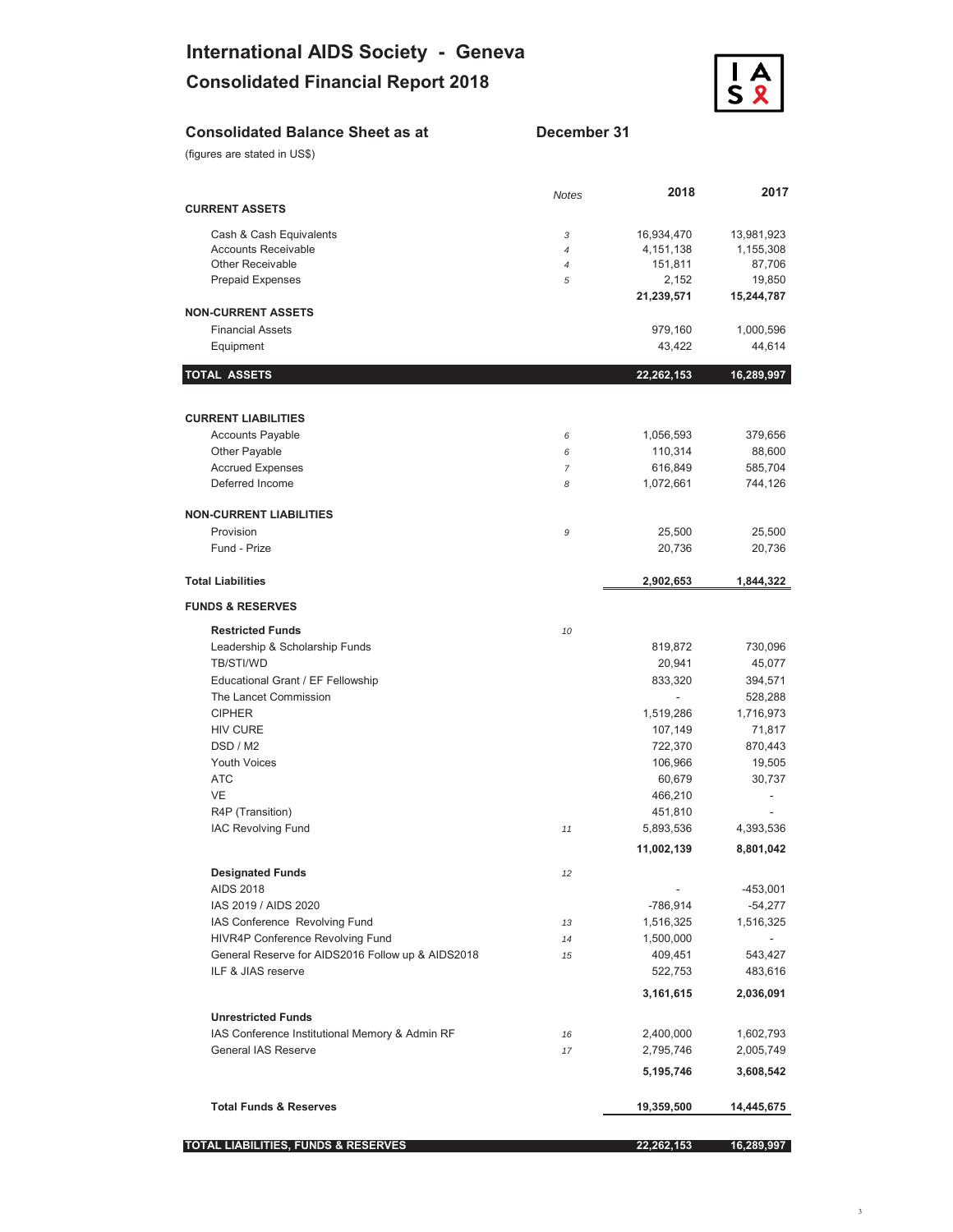

# **Consolidated Income and Expenditure Account for the year ended December 31**

(figures are stated in US\$)

|                                                       |       |            | <b>UNRESTRICTED</b> |              | <b>RESTRICTED</b> |            | TOTAL      |
|-------------------------------------------------------|-------|------------|---------------------|--------------|-------------------|------------|------------|
|                                                       | Notes | 2018       | 2017                | 2018         | 2017              | 2018       | 2017       |
| FUND BALANCE AT JANUARY 1                             |       | 5,608,484  | 5,119,356           | 8,837,191    | 8,895,704         | 14,445,675 | 14,015,060 |
| <b>Revenues</b>                                       |       |            |                     |              |                   |            |            |
| Conferences Income                                    |       | ÷,         |                     | 9,656,584    | 5,015,196         | 9,656,584  | 5,015,196  |
| Membership dues                                       |       | 377,617    | 404,006             |              |                   | 377,617    | 404,006    |
| Sponsors                                              |       | 363,670    | 372,500             | 5,300,315    | 4,476,793         | 5,663,985  | 4,849,293  |
| Donors                                                |       |            | 1,000               | 5,899,264    | 1,785,526         | 5,899,264  | 1,786,526  |
| Government                                            |       | 7,980      | 125,114             | 5,197,756    | 2,340,757         | 5,205,736  | 2,465,871  |
| Others                                                |       | 398,483    | 405,086             | 627,313      | 171,671           | 1,025,796  | 576,757    |
| <b>TOTAL REVENUES</b>                                 |       | 1,147,750  | 1,307,705           | 26,681,232   | 13,789,943        | 27,828,982 | 15,097,647 |
| <b>Expenses</b>                                       |       |            |                     |              |                   |            |            |
| IAS Staff Salaries & Benefits                         |       | 1,039,749  | 987,234             | 6,163,624    | 4,958,455         | 7,203,372  | 5,945,689  |
| Legal fees                                            |       | 23,340     | 9,380               | 101,170      | 44,407            | 124,510    | 53,787     |
| Consulting & Audit fees                               | 20    | 611,428    | 474,009             | 5,728,456    | 2,651,826         | 6,339,884  | 3,125,835  |
| Office Expenses                                       |       | 167,209    | 124,177             | 680,550      | 627,796           | 847,759    | 751,973    |
| <b>Travel Expenses</b>                                |       | 55,255     | 87,656              | 3,090,897    | 1,490,558         | 3,146,152  | 1,578,215  |
| Governance Retreat, Strategic and Expenditure         |       | 107,882    | 146,175             | 130,654      | 116,242           | 238,536    | 262,417    |
| <b>Direct Expenses</b>                                | 21    | 50,720     | 17,205              | 2,245,929    | 1,276,615         | 2,296,649  | 1,293,820  |
| <b>Other Expenses</b>                                 |       | ÷.         |                     | 42,208       | 61,925            | 42,208     | 61,925     |
| Subgrant                                              |       | 16,000     | 2,000               | 2,430,363    | 1,507,555         | 2,446,363  | 1,509,555  |
| Amortization of Capital Expenses                      |       | 9,852      | 7,001               | 29,557       | 28,005            | 39,409     | 35,007     |
| <b>Indirect Costs</b>                                 |       | $-670,779$ | $-448,014$          | 670,779      | 448,014           | ä,         |            |
| <b>TOTAL EXPENSES</b>                                 |       | 1,410,656  | 1,406,825           | 21,314,186   | 13,211,398        | 22,724,842 | 14,618,223 |
| <b>OPERATING RESULT</b>                               |       | $-262,906$ | $-99,119$           | 5,367,046    | 578,545           | 5,104,140  | 479,425    |
| Financial income                                      |       | 124,238    | 47,540              | 23,464       | 16,891            | 147,702    | 64,430     |
| <b>Financial expenses</b>                             |       | -41,061    | $-47,104$           | $-338,130$   | $-98,398$         | $-379,191$ | $-145,503$ |
| Extraordinary, non-recurring or prior period income   | 19    | 41,172     | 32,259              |              |                   | 41,172     | 32,259     |
| Extraordinary, non-recurring or prior period expenses |       | ÷,         |                     |              |                   |            |            |
| SURPLUS / (DEFICIT) BEFORE ALLOCATION OF FUNDS        |       | $-138,556$ | $-66,425$           | 5,052,380    | 497,038           | 4,913,823  | 430,613    |
| Allocation to unrestricted Funds                      |       | 1,515,342  | 70,312              | $-1,515,342$ | $-70,312$         |            |            |
| - IAS Conference Revolving Fund                       |       | $\sim$     | 485,239             |              | $-485,239$        |            |            |
| - IAS Institutional Memory Revolving Fund             |       | 797,207    |                     | -797,207     |                   |            |            |
| - Conference Surplus                                  |       | 952,346    |                     | $-952,346$   |                   |            |            |
| <b>Result after Transfers</b>                         |       | 3,126,339  | 489,126             | 1,787,484    | $-58,513$         | 4,913,822  | 430,613    |
| FUND BALANCE AT DECEMBER 31                           |       | 8,734,825  | 5,608,484           | 10,624,676   | 8,837,191         | 19,359,501 | 14,445,675 |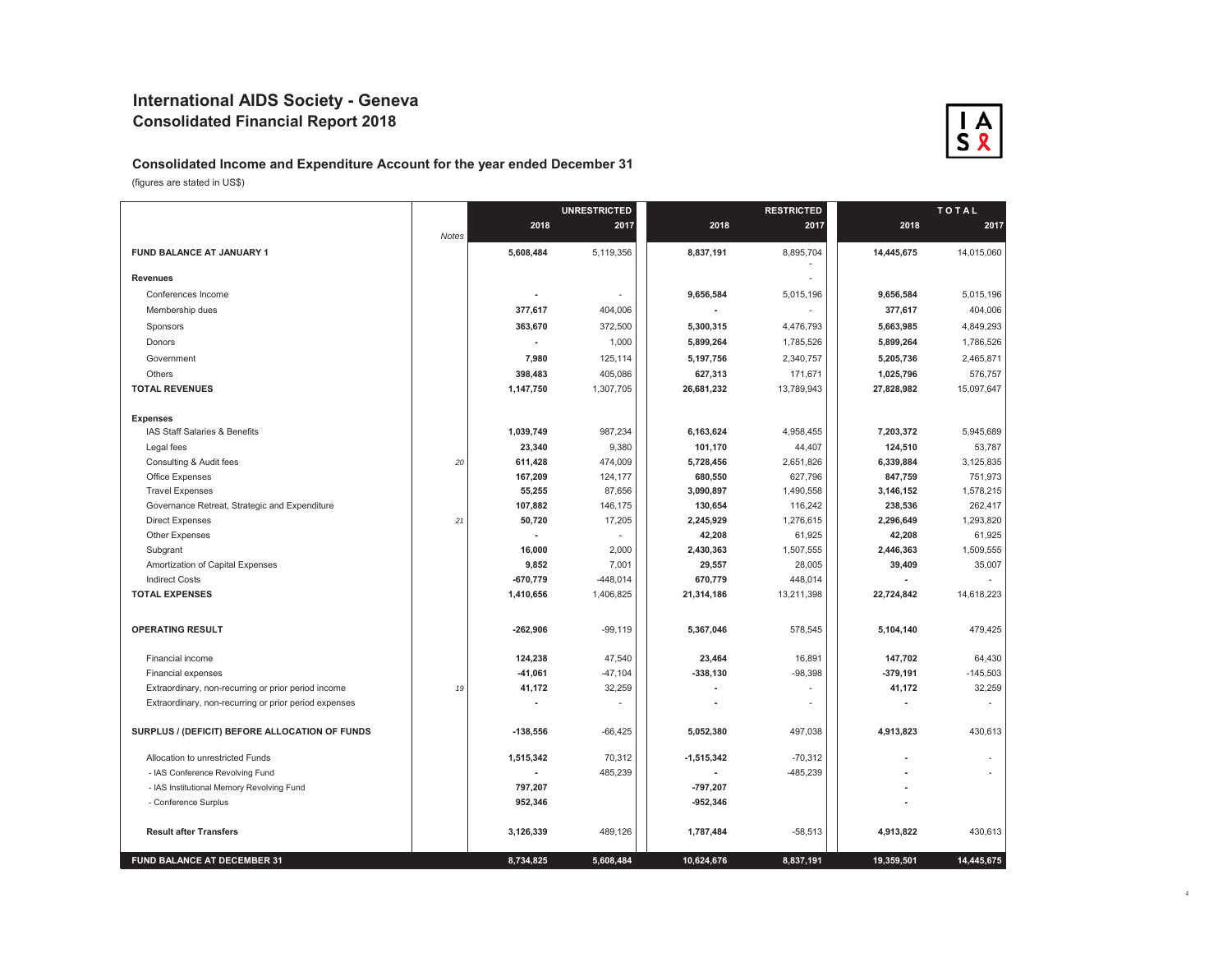

5

# Consolidated Income and Expenditure Account for the year ended December 31 **December 2012**<br>(figures are stated in US\$)

| 2018<br>Fund<br>Fund<br>Revolv. Fund<br><b>Surplus</b><br>2018<br>FUND BALANCE AT JANUARY 1<br>1,019,668<br>260,374<br>223,242<br>1,503,285<br>1,516,325<br>1,602,793<br>986,081<br>5,608,484<br><b>Revenues</b><br>×.<br>Conference Income<br>٠<br>٠<br>377,617<br>377,617<br>Membership Dues<br>377,617<br>٠<br>٠<br>353,670<br>Sponsors<br>10,000<br>363,670<br>363,670<br>$\sim$<br>Donors<br>$\sim$<br>$\sim$<br>$\overline{\phantom{a}}$<br>٠<br>$\overline{\phantom{a}}$<br>7,980<br>7,980<br>7,980<br>Government<br>$\overline{\phantom{a}}$<br>$\sim$<br>45,377<br>353,106<br>398,483<br>398,483<br>Others<br>$18\,$<br>×<br><b>TOTAL REVENUES</b><br>440,974<br>353,670<br>353,106<br>1,147,750<br>1,147,750<br>$\overline{\phantom{a}}$<br>٠<br><b>Expenses</b><br>. .<br>123,813<br>1,039,749<br>IAS Staff Salaries & Benefits<br>618,752<br>297,183<br>1,039,749<br>Legal fees<br>22,411<br>929<br>23,340<br>23,340<br>$\sim$ | $($ ngaroo aro olaloo in Oo $\varphi$ | Notes | <b>IAS</b> | ILF & HCC | <b>JIAS</b> | Total<br><b>IAS</b> | <b>IAS</b><br>Conference | HIVR4P<br>Conference | <b>IAS</b><br>Institutional | 2014-2018  | Total<br>Funds | Tota<br>Funds    |
|--------------------------------------------------------------------------------------------------------------------------------------------------------------------------------------------------------------------------------------------------------------------------------------------------------------------------------------------------------------------------------------------------------------------------------------------------------------------------------------------------------------------------------------------------------------------------------------------------------------------------------------------------------------------------------------------------------------------------------------------------------------------------------------------------------------------------------------------------------------------------------------------------------------------------------------------|---------------------------------------|-------|------------|-----------|-------------|---------------------|--------------------------|----------------------|-----------------------------|------------|----------------|------------------|
|                                                                                                                                                                                                                                                                                                                                                                                                                                                                                                                                                                                                                                                                                                                                                                                                                                                                                                                                            |                                       |       |            |           |             |                     | Revolving                | Revolving            | Memory                      | Conference |                | 2017             |
|                                                                                                                                                                                                                                                                                                                                                                                                                                                                                                                                                                                                                                                                                                                                                                                                                                                                                                                                            |                                       |       |            |           |             |                     |                          |                      |                             |            |                | 5,119,356        |
|                                                                                                                                                                                                                                                                                                                                                                                                                                                                                                                                                                                                                                                                                                                                                                                                                                                                                                                                            |                                       |       |            |           |             |                     |                          |                      |                             |            |                | $\sim$           |
|                                                                                                                                                                                                                                                                                                                                                                                                                                                                                                                                                                                                                                                                                                                                                                                                                                                                                                                                            |                                       |       |            |           |             |                     |                          |                      |                             |            |                |                  |
|                                                                                                                                                                                                                                                                                                                                                                                                                                                                                                                                                                                                                                                                                                                                                                                                                                                                                                                                            |                                       |       |            |           |             |                     |                          |                      |                             |            |                | 404,006          |
|                                                                                                                                                                                                                                                                                                                                                                                                                                                                                                                                                                                                                                                                                                                                                                                                                                                                                                                                            |                                       |       |            |           |             |                     |                          |                      |                             |            |                | 372,500          |
|                                                                                                                                                                                                                                                                                                                                                                                                                                                                                                                                                                                                                                                                                                                                                                                                                                                                                                                                            |                                       |       |            |           |             |                     |                          |                      |                             |            |                | 1,000            |
|                                                                                                                                                                                                                                                                                                                                                                                                                                                                                                                                                                                                                                                                                                                                                                                                                                                                                                                                            |                                       |       |            |           |             |                     |                          |                      |                             |            |                | 125,114          |
|                                                                                                                                                                                                                                                                                                                                                                                                                                                                                                                                                                                                                                                                                                                                                                                                                                                                                                                                            |                                       |       |            |           |             |                     |                          |                      |                             |            |                | 405,086          |
|                                                                                                                                                                                                                                                                                                                                                                                                                                                                                                                                                                                                                                                                                                                                                                                                                                                                                                                                            |                                       |       |            |           |             |                     |                          |                      |                             |            |                | 1,307,705        |
|                                                                                                                                                                                                                                                                                                                                                                                                                                                                                                                                                                                                                                                                                                                                                                                                                                                                                                                                            |                                       |       |            |           |             |                     |                          |                      |                             |            |                | $\sim$           |
|                                                                                                                                                                                                                                                                                                                                                                                                                                                                                                                                                                                                                                                                                                                                                                                                                                                                                                                                            |                                       |       |            |           |             |                     |                          |                      |                             |            |                | $\sim$           |
|                                                                                                                                                                                                                                                                                                                                                                                                                                                                                                                                                                                                                                                                                                                                                                                                                                                                                                                                            |                                       |       |            |           |             |                     |                          |                      |                             |            |                | 987,234          |
|                                                                                                                                                                                                                                                                                                                                                                                                                                                                                                                                                                                                                                                                                                                                                                                                                                                                                                                                            |                                       |       |            |           |             |                     |                          |                      |                             |            |                | 9,380            |
|                                                                                                                                                                                                                                                                                                                                                                                                                                                                                                                                                                                                                                                                                                                                                                                                                                                                                                                                            | Consulting & Audit fees               |       | 512,368.50 | 26,454    | 72,605      | 611,428             |                          |                      |                             |            | 611,428        | 474,009          |
| Office Expenses<br>166,214<br>287<br>708<br>167,209<br>167,209                                                                                                                                                                                                                                                                                                                                                                                                                                                                                                                                                                                                                                                                                                                                                                                                                                                                             |                                       |       |            |           |             |                     |                          |                      |                             |            |                | 124,177          |
| 22,733<br>2,837<br><b>Travel Expenses</b><br>29,685<br>55,255<br>55,255                                                                                                                                                                                                                                                                                                                                                                                                                                                                                                                                                                                                                                                                                                                                                                                                                                                                    |                                       |       |            |           |             |                     |                          |                      |                             |            |                | 87,656           |
| 107,296<br>586<br>Governance Retreat & Expenditure<br>107,882<br>107,882<br>$\sim$                                                                                                                                                                                                                                                                                                                                                                                                                                                                                                                                                                                                                                                                                                                                                                                                                                                         |                                       |       |            |           |             |                     |                          |                      |                             |            |                | 146,175          |
| <b>Direct Expenses</b><br>12,867<br>35,638<br>2,215<br>50,720<br>50,720                                                                                                                                                                                                                                                                                                                                                                                                                                                                                                                                                                                                                                                                                                                                                                                                                                                                    |                                       |       |            |           |             |                     |                          |                      |                             |            |                | 17,205           |
| Other Expenses<br>$\sim$<br>$\sim$<br>۰.<br>۰.                                                                                                                                                                                                                                                                                                                                                                                                                                                                                                                                                                                                                                                                                                                                                                                                                                                                                             |                                       |       |            |           |             |                     |                          |                      |                             |            |                |                  |
| 16,000<br>16,000<br>16,000<br>Prizes / Subgrant / Outreach<br>$\overline{\phantom{a}}$<br>$\sim$                                                                                                                                                                                                                                                                                                                                                                                                                                                                                                                                                                                                                                                                                                                                                                                                                                           |                                       |       |            |           |             |                     |                          |                      |                             |            |                | 2,000            |
| Amortization of Capital Expenses<br>9,852<br>9,852<br>9,852<br>٠<br>$\sim$                                                                                                                                                                                                                                                                                                                                                                                                                                                                                                                                                                                                                                                                                                                                                                                                                                                                 |                                       |       |            |           |             |                     |                          |                      |                             |            |                | 7,001            |
| $-752,548$<br>33,827<br>47,942<br>$-670,779$<br>$-670,779$<br><b>Indirect Costs</b>                                                                                                                                                                                                                                                                                                                                                                                                                                                                                                                                                                                                                                                                                                                                                                                                                                                        |                                       |       |            |           |             |                     |                          |                      |                             |            |                | $-448,014$       |
| <b>TOTAL EXPENSES</b><br>726,898<br>259,339<br>424,419<br>1,410,656<br>1,410,656<br>$\overline{\phantom{a}}$                                                                                                                                                                                                                                                                                                                                                                                                                                                                                                                                                                                                                                                                                                                                                                                                                               |                                       |       |            |           |             |                     |                          |                      |                             |            |                | 1,406,825        |
| 124,238<br>124,238<br>124,238<br>Financial income<br>$\sim$                                                                                                                                                                                                                                                                                                                                                                                                                                                                                                                                                                                                                                                                                                                                                                                                                                                                                |                                       |       |            |           |             |                     |                          |                      |                             |            |                | $\sim$<br>47,540 |
| $-41,061$<br>Financial expenses<br>$-41,061$<br>$-41,061$<br>$\sim$<br>٠                                                                                                                                                                                                                                                                                                                                                                                                                                                                                                                                                                                                                                                                                                                                                                                                                                                                   |                                       |       |            |           |             |                     |                          |                      |                             |            |                | $-47,104$        |
| 41,172<br>41,172<br>41,172<br>Extraordinary, non-recurring or prior period income<br>$19$<br>٠<br>$\overline{\phantom{a}}$                                                                                                                                                                                                                                                                                                                                                                                                                                                                                                                                                                                                                                                                                                                                                                                                                 |                                       |       |            |           |             |                     |                          |                      |                             |            |                | 32,259           |
| Extraordinary, non-recurring or prior period expenses<br>$\sim$<br>×<br>$\overline{\phantom{a}}$<br>$\sim$<br>$\sim$                                                                                                                                                                                                                                                                                                                                                                                                                                                                                                                                                                                                                                                                                                                                                                                                                       |                                       |       |            |           |             |                     |                          |                      |                             |            |                | $\sim$           |
| $\sim$                                                                                                                                                                                                                                                                                                                                                                                                                                                                                                                                                                                                                                                                                                                                                                                                                                                                                                                                     |                                       |       |            |           |             |                     |                          |                      |                             |            |                | $\sim$           |
| 94,331<br>$-138,556$<br><b>GROSS SURPLUS (-DEFICIT)</b><br>$-161,574$<br>$-71,313$<br>$-138,556$<br>٠                                                                                                                                                                                                                                                                                                                                                                                                                                                                                                                                                                                                                                                                                                                                                                                                                                      |                                       |       |            |           |             |                     |                          |                      |                             |            |                | $-66,425$        |
| $-777$<br>1,500,000<br>Transfer to Unrestricted Funds<br>16,119<br>15,342<br>1,515,342                                                                                                                                                                                                                                                                                                                                                                                                                                                                                                                                                                                                                                                                                                                                                                                                                                                     |                                       |       |            |           |             |                     |                          |                      |                             |            |                | 70,312           |
| - IAS Conference Revolving Fund<br>٠                                                                                                                                                                                                                                                                                                                                                                                                                                                                                                                                                                                                                                                                                                                                                                                                                                                                                                       |                                       |       |            |           |             |                     |                          |                      |                             |            |                | 485,239          |
| - IAC Revolving Fund<br>$\sim$<br>$\sim$                                                                                                                                                                                                                                                                                                                                                                                                                                                                                                                                                                                                                                                                                                                                                                                                                                                                                                   |                                       |       |            |           |             |                     |                          |                      |                             |            |                |                  |
| - IAS Institutional Memory Revolving Fund<br>797,207<br>797,207<br>$\sim$                                                                                                                                                                                                                                                                                                                                                                                                                                                                                                                                                                                                                                                                                                                                                                                                                                                                  |                                       |       |            |           |             |                     |                          |                      |                             |            |                | $\sim$           |
| - Future IAC Reserve<br>$\overline{\phantom{a}}$<br>٠                                                                                                                                                                                                                                                                                                                                                                                                                                                                                                                                                                                                                                                                                                                                                                                                                                                                                      |                                       |       |            |           |             |                     |                          |                      |                             |            |                |                  |
| - AIDS2016 follow up Reserve<br>$\sim$<br>$\sim$                                                                                                                                                                                                                                                                                                                                                                                                                                                                                                                                                                                                                                                                                                                                                                                                                                                                                           |                                       |       |            |           |             |                     |                          |                      |                             |            |                |                  |
| - Conference Surplus<br>404,684<br>404,684<br>547,662<br>952,346                                                                                                                                                                                                                                                                                                                                                                                                                                                                                                                                                                                                                                                                                                                                                                                                                                                                           |                                       |       |            |           |             |                     |                          |                      |                             |            |                | $\sim$           |
|                                                                                                                                                                                                                                                                                                                                                                                                                                                                                                                                                                                                                                                                                                                                                                                                                                                                                                                                            |                                       |       |            |           |             |                     |                          |                      |                             |            |                |                  |
| 242,333<br>110,450<br>$-71,313$<br>281,470<br>1,500,000<br>797,207<br>547,662<br>3,126,339<br><b>Result after Transfers</b>                                                                                                                                                                                                                                                                                                                                                                                                                                                                                                                                                                                                                                                                                                                                                                                                                |                                       |       |            |           |             |                     |                          |                      |                             |            |                | 489,126          |
| FUND BALANCE AT DECEMBER 31<br>1,262,003<br>370,825<br>151,929<br>1,516,325<br>1,500,000<br>2,400,000<br>1,533,743<br>8,734,825<br>17 <sub>z</sub><br>1,784,757                                                                                                                                                                                                                                                                                                                                                                                                                                                                                                                                                                                                                                                                                                                                                                            |                                       |       |            |           |             |                     |                          |                      |                             |            |                | 5,608,484        |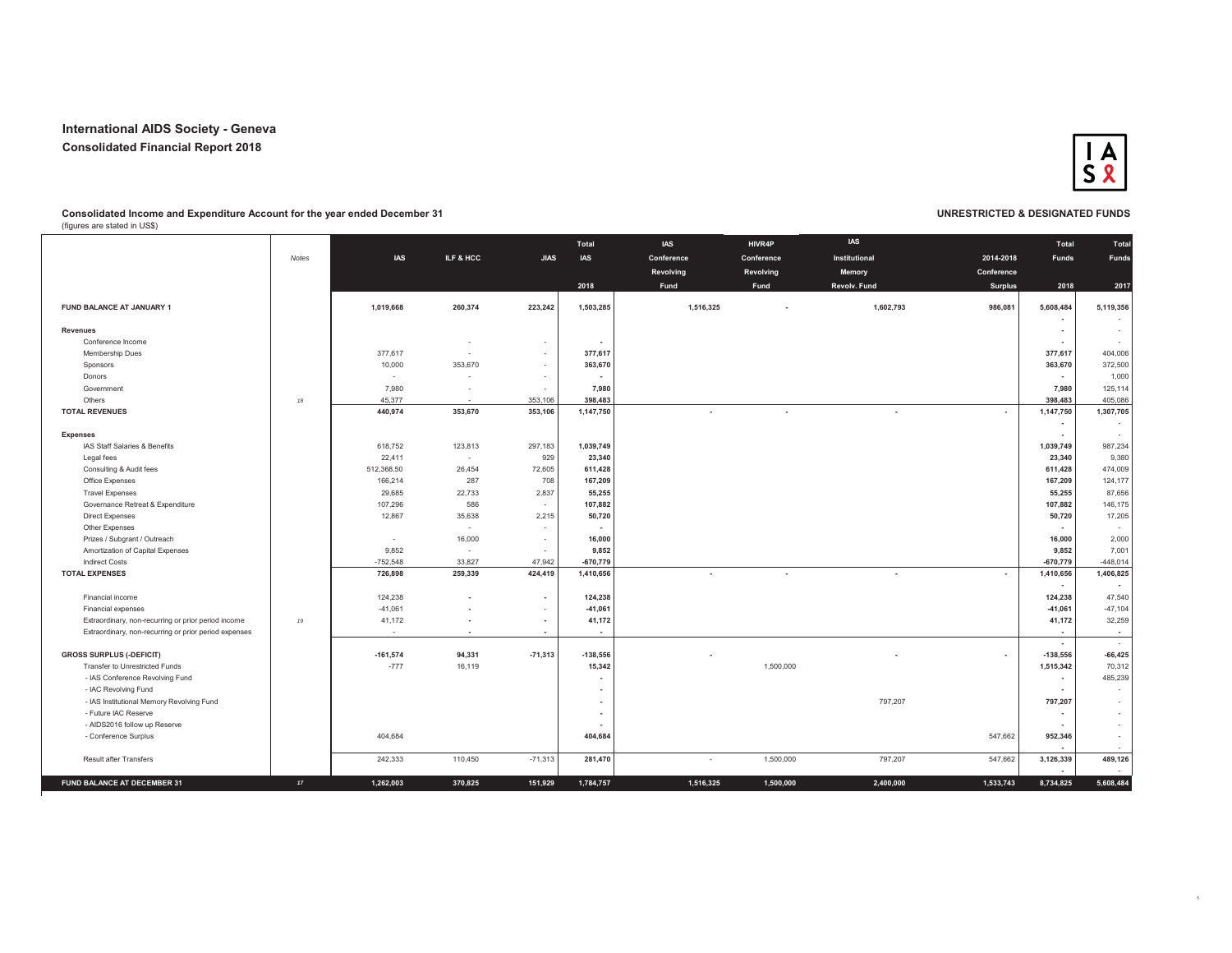# **Consolidated Income and Expenditure Account for the year ended December 31 RESTRICTED FUNDS**

(figures are stated in US\$)

| Notes                                                 |            |             |                          | <b>CONFERENCES</b> |                 |                          |                          | <b>IAC Revolving</b><br>Fund | <b>Future conference</b><br>& follow up<br>reserves | <b>SUBTOTAL</b>          |            |
|-------------------------------------------------------|------------|-------------|--------------------------|--------------------|-----------------|--------------------------|--------------------------|------------------------------|-----------------------------------------------------|--------------------------|------------|
|                                                       | Leadership | Scholarship | <b>AIDS2018</b>          | <b>IAS2019</b>     | <b>AIDS2020</b> | R4P (transition)         | TB/STI/WD                |                              |                                                     | 2018                     | 2017       |
| FUND BALANCE AT JANUARY 1                             | 54,135     | 675,961     | $-453,001$               | $-46,824$          | $-7,453$        | $\sim$                   | 45,077                   | 4,393,536                    | 543,427                                             | 5,204,858                | 5,614,807  |
| <b>Revenues</b>                                       |            |             |                          |                    |                 |                          |                          |                              |                                                     |                          | $\sim$     |
| Conferences Income                                    |            |             | 9,583,642                | 72,942             |                 |                          | $\sim$                   |                              |                                                     | 9,656,584                | 5,015,196  |
| Membership Dues                                       |            |             | $\sim$                   | $\sim$             |                 |                          | ÷,                       |                              |                                                     |                          |            |
| Sponsors                                              |            |             | 1,675,775                | 10,000             |                 | 98,810                   | 50,000                   |                              |                                                     | 1,834,585                | 1,281,500  |
| Donors                                                |            |             | 1,262,859                |                    |                 | 2,075,946                | 100,000                  |                              |                                                     | 3,438,805                | 32,725     |
| Government                                            |            |             | 4,669,236                |                    |                 | $\sim$                   | 165,870                  |                              |                                                     | 4,835,106                | 2,216,127  |
| Others                                                |            | 89,776      | 380.911                  |                    |                 | 156,626                  |                          |                              |                                                     | 627.313                  | 171,671    |
| <b>TOTAL REVENUES</b>                                 |            | 89,776      | 17,572,423               | 82.942             |                 | 2,331,382                | 315,870                  |                              |                                                     | 20,392,393               | 8,717,219  |
| <b>Expenses</b>                                       |            |             |                          |                    |                 |                          |                          |                              |                                                     |                          |            |
| IAS Staff Salaries & Benefits                         |            |             | 4,176,096                | 173,541            | 87,291          | 287,971                  | 98,180                   |                              |                                                     | 4,823,079                | 3,829,250  |
| Legal fees                                            |            |             | 56,032                   | 21,123             | 5,453           | 15,500                   | $\overline{\phantom{a}}$ |                              |                                                     | 98,108                   | 43,140     |
| Consulting & Audit fees                               |            |             | 4,631,806                | 36,194             | 53,100          | 5,863                    | 53,145                   |                              |                                                     | 4,780,108                | 1,949,246  |
| Office Expenses                                       |            |             | 609,115                  | 62,903             | 1,985           | $\sim$                   | $\overline{\phantom{a}}$ |                              |                                                     | 674,003                  | 620,969    |
| <b>Travel Expenses</b>                                |            |             | 2,029,738                | 22,380             | 62,577          | 30,150                   | 48,288                   |                              |                                                     | 2,193,133                | 606,097    |
| Governance                                            |            |             | 85,032                   | 4,105              | 4,535           | 8,375                    | $\overline{\phantom{a}}$ |                              |                                                     | 102,047                  | 81,075     |
| <b>Direct Expenses</b>                                |            |             | 1,625,947                | 260,694            |                 | $\sim$                   | 64,101                   |                              |                                                     | 1,950,742                | 989,545    |
| Other Expenses                                        |            |             | 42,208                   | $\sim$             | $\overline{a}$  | $\overline{\phantom{a}}$ | ٠                        |                              |                                                     | 42,208                   | 61,925     |
| Prizes / Subgrant / Outreach                          |            |             | 404,550                  | $\sim$             | 15,000          | $\sim$                   | 25,000                   |                              |                                                     | 444,550                  | 195,714    |
| Amortization of Capital Expenses                      |            |             | 26,404                   | 3,153              | $\sim$          | ÷,                       | $\sim$                   |                              |                                                     | 29,557                   | 28,005     |
| <b>Indirect Cost</b>                                  |            |             |                          |                    |                 | 31,713                   | 35,173                   |                              |                                                     | 66,886                   | 19,211     |
| <b>TOTAL EXPENSES</b>                                 |            |             | 13,686,928               | 584,093            | 229,941         | 379,572                  | 323,887                  |                              |                                                     | 15,204,421               | 8,424,178  |
| Financial income                                      |            |             | 23,464                   | $\sim$             |                 |                          | $\sim$                   |                              |                                                     | 23,464                   | 16,891     |
| Financial expenses                                    |            |             | $-336,406$               | $-1,479$           | $-66$           |                          | $\sim$                   |                              |                                                     | $-337,951$               | $-98,068$  |
| Extraordinary, non-recurring or prior period income   |            |             | $\overline{\phantom{a}}$ | $\sim$             |                 | $\sim$                   | $\sim$                   |                              |                                                     | $\overline{\phantom{a}}$ | $\sim$     |
| Extraordinary, non-recurring or prior period expenses |            |             |                          |                    |                 |                          |                          |                              |                                                     |                          |            |
| <b>GROSS SURPLUS (-DEFICIT)</b>                       |            | 89,776      | 3,572,554                | $-502,630$         | $-230,007$      | 1,951,810                | $-8,017$                 |                              |                                                     | 4,873,486                | 211,863    |
| Transfer to Unrestricted & Designated Funds           |            |             |                          |                    |                 | $-1,500,000$             | $-16, 119$               |                              |                                                     | $-1,516,119$             |            |
| - IAS Conference Revolving Fund                       |            |             |                          |                    |                 |                          |                          |                              |                                                     | ٠                        | $-485,239$ |
| - IAC Revolving Fund<br>11                            |            |             | $-1,500,000$             |                    |                 |                          |                          | 1,500,000                    |                                                     |                          | $\sim$     |
| - IAS Institutional Memory Revolving Fund             |            |             | $-797,207$               |                    |                 |                          |                          |                              |                                                     | -797,207                 | $\sim$     |
| - Future IAC Reserve<br>15                            |            |             | 130,000                  |                    |                 |                          |                          |                              | $-130,000$                                          |                          |            |
| - AIDS2016 follow up Reserve                          |            |             | $\sim$                   |                    |                 |                          |                          |                              | $-3,976$                                            | $-3,976$                 | $-136,573$ |
| 17<br>- Conference Surplus                            |            |             | $-952,346$               |                    |                 |                          |                          |                              |                                                     | $-952,346$               | $\sim$     |
|                                                       |            |             |                          |                    |                 |                          |                          |                              |                                                     |                          |            |
| <b>Result after Transfers</b>                         | $\sim$     | 89,776      | 453,001                  | $-502,630$         | $-230,007$      | 451,810                  | $-24,136$                | 1,500,000                    | $-133,976$                                          | 1,603,838                | $-409,949$ |
| <b>FUND BALANCE AT DECEMBER 31</b>                    | 54,135     | 765,737     | $-0$                     | $-549,454$         | $-237,460$      | 451,810                  | 20,941                   | 5,893,536                    | 409,451                                             | 6,808,695                | 5.204.858  |

 $\frac{1}{s}$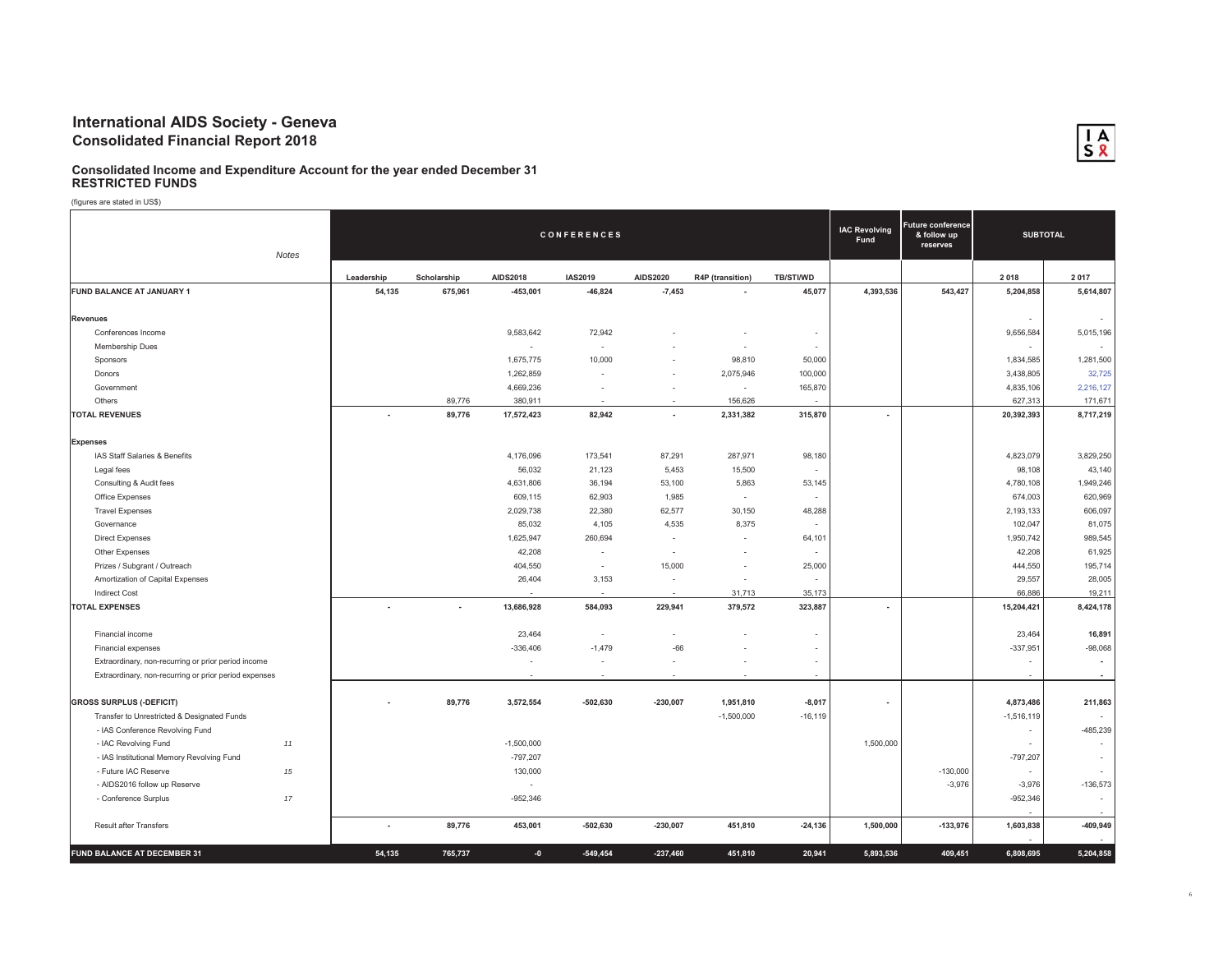# **Consolidated Income and Expenditure Account for the year ended December 31 RESTRICTED FUNDS**

(figures are stated in US\$)

|                                                       |                                  |           |                   |                          |                          | <b>PROGRAMMES</b>        |            |                          |            |                          | <b>SUBTOTAL</b>          |                             |
|-------------------------------------------------------|----------------------------------|-----------|-------------------|--------------------------|--------------------------|--------------------------|------------|--------------------------|------------|--------------------------|--------------------------|-----------------------------|
|                                                       |                                  |           | <b>The Lancet</b> |                          |                          |                          |            |                          |            |                          |                          |                             |
|                                                       | Educational Fund EF - Fellowship |           | Commission        | <b>HIV CSS</b>           | <b>CIPHER</b>            | <b>HIV Cure</b>          | DSD / M2   | <b>Youth Voices</b>      | <b>ATC</b> | VE                       | 2018                     | 2017                        |
| FUND BALANCE AT JANUARY 1                             | 373,814                          | 20,756    | 528,288           | $\overline{\phantom{a}}$ | 1,716,973                | 71,817                   | 870,443    | 19,505                   | 30,737     |                          | 3,632,333                | 3,280,898                   |
| <b>Revenues</b>                                       |                                  |           |                   |                          |                          |                          |            |                          |            |                          |                          |                             |
| Conferences Income                                    |                                  |           |                   |                          | $\overline{\phantom{a}}$ |                          |            | $\overline{\phantom{a}}$ |            |                          | $\overline{\phantom{a}}$ | $\sim$                      |
| Membership Dues                                       |                                  |           |                   |                          | $\sim$                   | $\overline{\phantom{a}}$ |            | $\sim$                   | $\sim$     | $\overline{\phantom{a}}$ | ٠                        | $\sim$                      |
| Sponsors                                              | 909 477                          | 410 180   | $\sim$            |                          | 1,596,330                | 169,037                  | $\sim$     | 255,412                  | 125,294    | $\sim$                   | 3,465,730                | 3,195,293                   |
| Donors                                                | $\sim$                           | $\sim$    | $-117,033$        | 133,018                  | 88,230                   | 5,000                    | 1,333,208  | $\overline{\phantom{a}}$ | 28,200     | 989,836                  | 2,460,459                | 1,752,801                   |
| Government                                            | 275,000                          | $\bar{a}$ | $\sim$            |                          | 24,000                   | 63,650                   | $\sim$     | $\sim$                   | $\sim$     | $\sim$                   | 362,650                  | 124,630                     |
| Others                                                |                                  |           |                   |                          |                          |                          |            |                          |            |                          |                          |                             |
| <b>TOTAL REVENUES</b>                                 | 1,184,477                        | 410,180   | $-117,033$        | 133,018                  | 1,708,560                | 237,687                  | 1,333,208  | 255,412                  | 153,494    | 989,836                  | 6,288,839                | 5,072,725                   |
| <b>Expenses</b>                                       |                                  |           |                   |                          |                          |                          |            |                          |            |                          |                          |                             |
| IAS Staff Salaries & Benefits                         | 215,181                          | 55,009    | 38,033            | 13,235                   | 384,595                  | 67,053                   | 308,218    | 80,167                   | 1,665      | 177,389                  | 1,340,545                | 1,129,205                   |
| Legal fees                                            | $\sim$                           | 3,062     | $\sim$            | $\sim$                   | $\sim$                   | $\sim$                   | $\sim$     | $\blacksquare$           | $\sim$     | $\sim$                   | 3,062                    | 1,267                       |
| Consulting & Audit fees                               | 137,573                          | 8,116     | 16,137            | 575                      | 126,954                  | 22,347                   | 308,256    | 4,528                    | 52,800     | 271,062                  | 948,348                  | 702,580                     |
| Office Expenses                                       | 1,881                            | $\sim$    | $\sim$            | 1,186                    | 1,270                    | $\sim$                   | 1,968      | 36                       | $\sim$     | 206                      | 6,547                    | 6,828                       |
| <b>Travel Expenses</b>                                | 383,938                          | 18,273    | 32,776            | 29,395                   | 130,117                  | 77,071                   | 163,488    | 1,348                    | 45,690     | 15,668                   | 897,764                  | 884,461                     |
| Governance                                            | 9,314                            | $\sim$    | 8,135             | 740                      | 343                      | 10,075                   | $\sim$     | $\sim$                   | $\sim$     | $\sim$                   | 28,607                   | 35,166                      |
| <b>Direct Expenses</b>                                | 121,380                          | 2,027     | 35,654            | 37,244                   | 45,342                   | 1,179                    | 32,988     | $\sim$                   | 7,281      | 12,091                   | 295,187                  | 287,069                     |
| Other Expenses                                        |                                  | $\sim$    | $\sim$            | $\sim$                   | $\sim$                   | $\sim$                   | $\sim$     | $\sim$                   | $\sim$     |                          | $\sim$                   | $\sim$                      |
| Prizes / Subgrant / Outreach                          | $\sim$                           | 74,850    | 223,000           | 37,136                   | 1,060,453                | 2,000                    | 520,974    | 67,400                   | $\sim$     | $\sim$                   | 1,985,813                | 1,311,841                   |
| Amortization of Capital Expenses                      |                                  | $\sim$    | $\sim$            | $\sim$                   | $\overline{\phantom{a}}$ | $\sim$                   | $\sim$     | $\sim$                   | $\sim$     |                          | ٠                        | $\overline{a}$              |
| <b>Indirect Cost</b>                                  | 104,760                          | 20,544    | 59.496            | 14,284                   | 157,173                  | 22,628                   | 145,210    | 16,472                   | 16,115     | 47,210                   | 603,893                  | 428,803                     |
| <b>TOTAL EXPENSES</b>                                 | 974,027                          | 181,881   | 413,231           | 133,795                  | 1,906,247                | 202,354                  | 1,481,102  | 169,951                  | 123,551    | 523,626                  | 6,109,765                | 4,787,220                   |
| Financial income                                      |                                  |           |                   |                          |                          |                          |            |                          |            |                          | ٠                        | $\sim$                      |
| Financial expenses                                    |                                  |           |                   |                          |                          |                          | $-180$     |                          |            |                          | $-180$                   | $-330$                      |
| Extraordinary, non-recurring or prior period income   |                                  |           |                   |                          |                          |                          |            |                          |            |                          | $\overline{\phantom{a}}$ | $\sim$                      |
| Extraordinary, non-recurring or prior period expenses |                                  |           |                   |                          |                          |                          |            |                          |            |                          | $\overline{\phantom{a}}$ | $\overline{a}$              |
| <b>GROSS SURPLUS (-DEFICIT)</b>                       | 210,450                          | 228,299   | $-530,264$        | $-777$                   | $-197,687$               | 35,333                   | $-148,074$ | 85,461                   | 29,943     | 466,210                  | 178,894                  | 285,175                     |
| Transfer to Unrestricted & Designated Funds           |                                  |           |                   | 777                      |                          |                          |            |                          |            |                          | 777                      | $-70,312$                   |
| - IAS Conference Revolving Fund                       |                                  |           |                   |                          |                          |                          |            |                          |            |                          | $\sim$                   | $\sim$                      |
| - IAC Revolving Fund                                  |                                  |           |                   |                          |                          |                          |            |                          |            |                          | $\bar{a}$                | $\sim$                      |
| - IAS Institutional Memory Revolving Fund             |                                  |           |                   |                          |                          |                          |            |                          |            |                          | $\overline{\phantom{a}}$ | $\sim$                      |
| - Future IAC Reserve                                  |                                  |           |                   |                          |                          |                          |            |                          |            |                          | $\overline{\phantom{a}}$ | $\sim$                      |
| - AIDS2016 follow up Reserve                          |                                  |           | 1,976             |                          |                          |                          |            | 2,000                    |            |                          | 3,976                    | 136,573                     |
| - Conference Surplus                                  |                                  |           |                   |                          |                          |                          |            |                          |            |                          | $\bar{a}$                | $\mathcal{L}_{\mathcal{A}}$ |
| <b>Result after Transfers</b>                         | 210,450                          | 228,299   | $-528,288$        | $\sim$                   | $-197,687$               | 35,333                   | $-148,074$ | 87,461                   | 29,943     | 466,210                  | 183,647                  | 351,435                     |
|                                                       |                                  |           |                   |                          |                          |                          |            |                          |            |                          |                          |                             |
| <b>FUND BALANCE AT DECEMBER 31</b>                    | 584,264                          | 249,055   | ъ.                | н.                       | 1,519,286                | 107,149                  | 722,370    | 106,966                  | 60,680     | 466,210                  | 3,815,980                | 3.632.333                   |

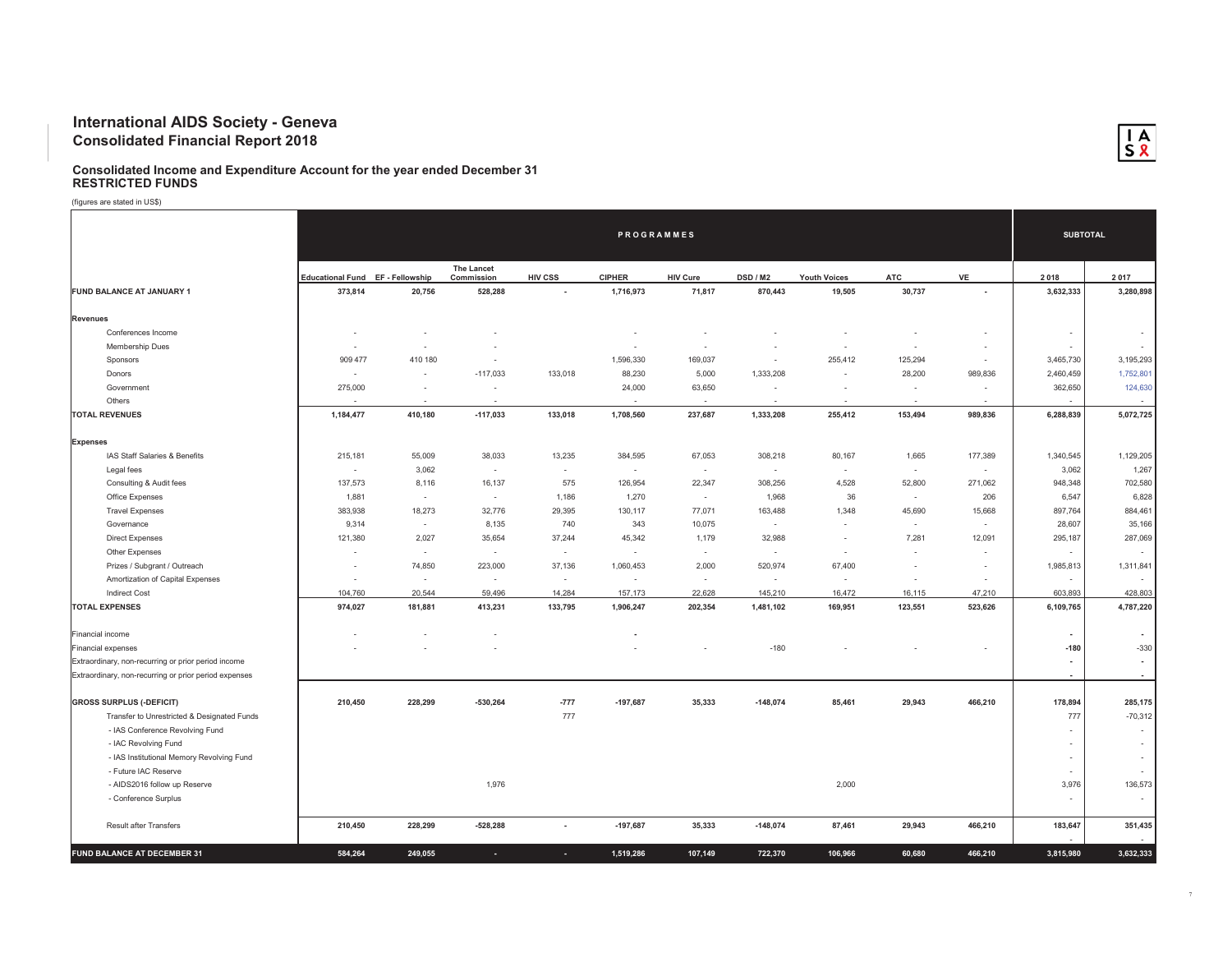# **Consolidated Financial Report 2018**



8

| <b>Cash Flow statements as at</b>                                                                                          | December 31 |                         |                                   |  |  |
|----------------------------------------------------------------------------------------------------------------------------|-------------|-------------------------|-----------------------------------|--|--|
| (figures are stated in US\$)                                                                                               |             |                         |                                   |  |  |
| <b>Consolidated Cash Flow Statement</b>                                                                                    | <b>Note</b> | 2018                    | 2017                              |  |  |
| <b>CASH FLOW FROM OPERATING ACTIVITIES</b>                                                                                 |             |                         |                                   |  |  |
| <b>Net Operating Surplus</b><br>Depreciation of Fixed assets<br>(Increase) Decrease in accrued income                      |             | 4,913,823<br>39,408     | 430,613<br>35,006                 |  |  |
| (Increase) Decrease in receivables<br>(Increase) Decrease in prepaid expenses                                              |             | (3,059,935)<br>17,698   | (919, 775)<br>(18, 318)           |  |  |
| (Increase) Decrease in deferred expenditures<br>Increase (Decrease) in creditors<br>Increase (Decrease) in deferred income |             | 729,796<br>328,535      | (596, 106)<br>(92, 169)           |  |  |
| Increase (Decrease) in non-current liabilities<br>(Gain) / Loss on financial assets                                        |             | 21,438                  | 1,000<br>2,710                    |  |  |
| <b>CASH FLOW FROM OPERATING ACTIVITIES</b>                                                                                 |             | 2,990,763               | $-1,157,039$                      |  |  |
| <b>CASH FLOW FROM INVESTING ACTIVITIES</b>                                                                                 |             |                         |                                   |  |  |
| Purchase of fixed assets<br>Disposal of fixed assets<br>Purchase of financial assets<br>Disposal of financial assets       |             | (39, 152)<br>934        | (60, 711)<br>1,981<br>(1,003,306) |  |  |
| <b>CASH FLOW FROM INVESTING ACTIVITIES</b>                                                                                 |             | (38, 218)               | (1,062,036)                       |  |  |
| Cash and Deposits - beginning of year<br>Increase (Decrease) in Cash & Deposits                                            |             | 13,981,923<br>2,952,547 | 16,200,996<br>(2, 219, 074)       |  |  |
| Cash and Deposits - end of year                                                                                            |             | 16,934,470              | 13,981,923                        |  |  |
| <b>Changes in Cash and Deposits</b>                                                                                        |             | 2,952,547               | (2, 164, 938)                     |  |  |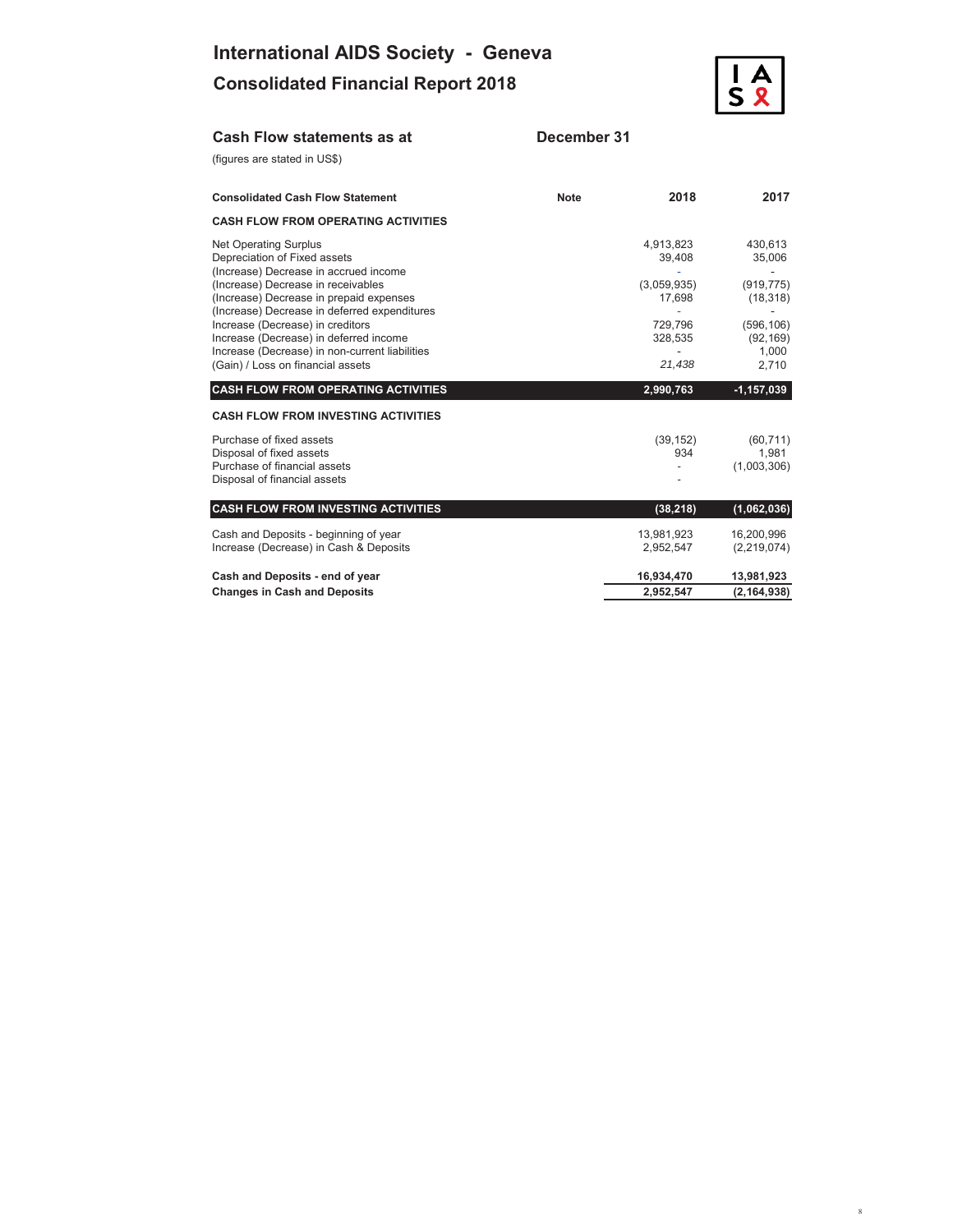# **NOTES TO THE CONSOLIDATED FINANCIAL STATEMENTS**

For the year ended 31 December 2018



#### **A. PRINCIPLES**

#### **1 Organisation**

International AIDS Society (the Society) was founded in 1988 and transferred from Stockholm, Sweden to Geneva, Switzerland in June 2004, in the form of an association.

With its headquarters in Geneva, and fifty eight staff members (2017: fifty two), the Society is recognized under Swiss law as an international, nongovernmental, non-profit organization. The Society is exempt from Swiss corporate taxation.

These statements include all transactions of the IAS local entities formed in connection with IAC Conferences.

#### **2 Significant Accounting Policies**

The significant accounting policies are set out below:

a) *Basis of Preparation and Statement of Compliance*

The consolidated financial statements of the Society have been prepared on a basis consistent with its statutes and that complies with the accounting regulations of the Society and the provisions of the new Swiss Law regarding accounting and financial reporting.

The Society's accounting policies and the format used for the presentation of its financial statements are designed to present accurately the conferences, programmes, and other activities of the Society.

The financial statements are presented in US Dollars (rounded to the nearest dollar), as the majority of the Society's activities is conducted in this currency.

#### *b) Recognition of Income*

#### *Current Conference & final year HIV Programmes*

Conference income, project management fees, donors, sponsors and other restricted income are recognized when paid and when revenues are realizable.

#### *Future Conferences & ongoing HIV Programmes*

Conference income, project management fees, donors, sponsors and other restricted income are recognized when paid.

*Core*

Unrestricted revenue from donors is recognized over the contract period.

Membership income, sponsorship fees from ILF and other income from JIAS for future periods, which are received in advance, are deferred in the balance sheet. Membership income, sponsorship fees from ILF and other income from JIAS are recognized in the period to which it relates.

#### *c) Recognition of Expenditure*

Payments to third parties are recognized when the commitment to pay has been made before the end of the year and the payment relates to the current year, and when there is either a legal or a constructive obligation to pay.

*d) Foreign Currency*

Transactions in currencies other than US Dollars are converted into US Dollars at rates that approximate the actual rates at the transaction date. Realized and unrealized exchange differences are reported in the income and expenditure account.

*e) Equipment*

Purchases of equipment are capitalized and then depreciated on a straight-line basis over 3 years.

*f) Financial Assets*

A provision for depreciation of the financial assets is set aside when their value as determined at the close becomes less than their book value. First disclosure in 2017 at purchase value.

#### g) *Restricted and Designated Reserves*

Restricted and designated reserves represent the excess of income over expenditures since IAS's inception. Restricted reserves are available to IAS for future project funding costs. However should these funds not be expensed in line with donor requirements and underspend would be returned to the donor and would not be available to support general organisational activity.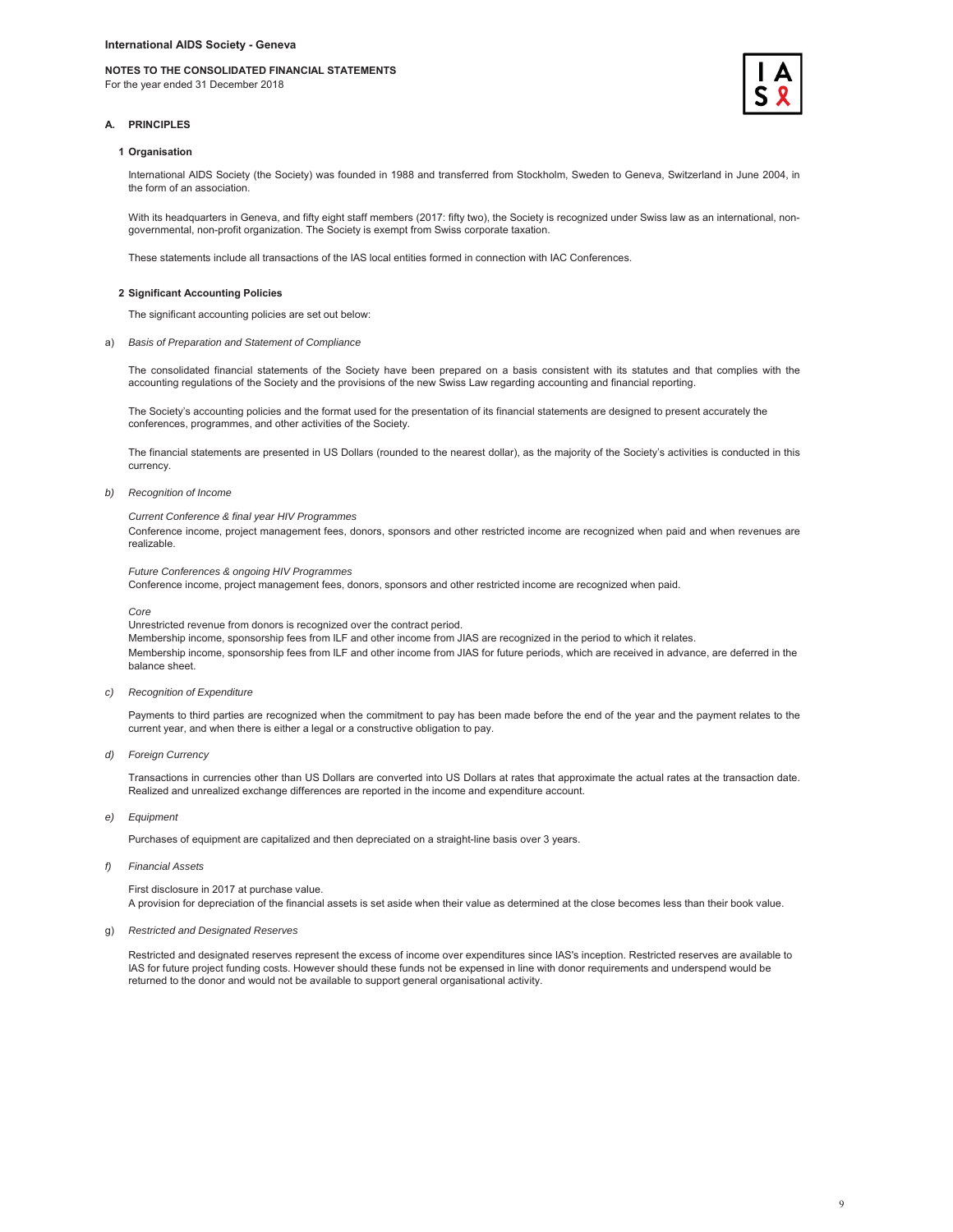### **NOTES TO THE CONSOLIDATED FINANCIAL STATEMENTS** For the year ended 31 December 2018





| US\$<br>3 Cash and Cash equivalents<br>16,934,470<br>13,981,923<br>US\$<br>31,376<br>10,599<br>Petty Cash<br>Bank accounts -<br>US\$<br>11,793,638<br>8,863,583<br>current accounts<br>US\$<br>deposits<br>5,109,456<br>5,107,741<br>4 Accounts Receivable<br>US\$<br>4,151,138<br>1,155,308<br>Conference: Various Sponsors & Donors<br>US\$<br><b>NIH</b><br>1,000,000<br>651,729<br><b>ANRS</b><br>US\$<br>134,000<br>434,000<br>Other<br>US\$<br>790,289<br>Programmes: Various Sponsors & Donors<br>US\$<br>69,579<br>2,226,849<br>US\$<br>Other receivable:<br>151,811<br>87,706<br>Swiss VAT<br>US\$<br>54,671<br>14,842<br>Withholding tax<br>US\$<br>21,810<br>9,386<br>Foreign VAT (FR & NL)<br>US\$<br>75,219<br>54,002<br>9,476<br>Other<br>US\$<br>111<br>US\$<br>2,152<br>19,850<br><b>5 Prepaid Expenses</b><br><b>Other Prepaid</b><br>US\$<br>2,152<br>19,850<br><b>6 Accounts Payable</b><br>US\$<br>1,056,593<br>379,655<br>US\$<br>297,879<br>Payable - Amsterdam<br>Payable - Paris<br>US\$<br>436<br>32,116<br>US\$<br>Payable - Durban<br>132,907<br>132,907<br>US\$<br>Payable - Previous Conference<br>11,000<br>Payable - Non Conference<br>US\$<br>203,632<br>625,371<br>US\$<br>88,600<br>Other payable :<br>110,314<br>US\$<br>88,600<br>VAT Payable (CH-NL-SA)<br>110,314<br>US\$<br>585,704<br><b>7 Accrued Expenses</b><br>616,849<br>US\$<br>422,896<br>Social Expenses<br>432,369<br>US\$<br><b>Accrued Conferences expenses</b><br>137,665<br>128,120<br>US\$<br>34,688<br>Other accrued expenses<br>46,815<br>8 Deferred Income<br>US\$<br>1,072,661<br>744,126<br>Membership income<br>- Current<br>US\$<br>404,603<br>350,420<br>- Non-Current<br>US\$<br>282,129<br>421,237<br>US\$<br>ILF, JIAS, Mabele Prize<br>111,577<br>246,821<br>9 Provision<br>US\$<br>25,500<br>25,500 |  | 2018 | 2017 |
|------------------------------------------------------------------------------------------------------------------------------------------------------------------------------------------------------------------------------------------------------------------------------------------------------------------------------------------------------------------------------------------------------------------------------------------------------------------------------------------------------------------------------------------------------------------------------------------------------------------------------------------------------------------------------------------------------------------------------------------------------------------------------------------------------------------------------------------------------------------------------------------------------------------------------------------------------------------------------------------------------------------------------------------------------------------------------------------------------------------------------------------------------------------------------------------------------------------------------------------------------------------------------------------------------------------------------------------------------------------------------------------------------------------------------------------------------------------------------------------------------------------------------------------------------------------------------------------------------------------------------------------------------------------------------------------------------------------------------------------------------------------------------------------------------------------------|--|------|------|
|                                                                                                                                                                                                                                                                                                                                                                                                                                                                                                                                                                                                                                                                                                                                                                                                                                                                                                                                                                                                                                                                                                                                                                                                                                                                                                                                                                                                                                                                                                                                                                                                                                                                                                                                                                                                                        |  |      |      |
|                                                                                                                                                                                                                                                                                                                                                                                                                                                                                                                                                                                                                                                                                                                                                                                                                                                                                                                                                                                                                                                                                                                                                                                                                                                                                                                                                                                                                                                                                                                                                                                                                                                                                                                                                                                                                        |  |      |      |
|                                                                                                                                                                                                                                                                                                                                                                                                                                                                                                                                                                                                                                                                                                                                                                                                                                                                                                                                                                                                                                                                                                                                                                                                                                                                                                                                                                                                                                                                                                                                                                                                                                                                                                                                                                                                                        |  |      |      |
|                                                                                                                                                                                                                                                                                                                                                                                                                                                                                                                                                                                                                                                                                                                                                                                                                                                                                                                                                                                                                                                                                                                                                                                                                                                                                                                                                                                                                                                                                                                                                                                                                                                                                                                                                                                                                        |  |      |      |
|                                                                                                                                                                                                                                                                                                                                                                                                                                                                                                                                                                                                                                                                                                                                                                                                                                                                                                                                                                                                                                                                                                                                                                                                                                                                                                                                                                                                                                                                                                                                                                                                                                                                                                                                                                                                                        |  |      |      |
|                                                                                                                                                                                                                                                                                                                                                                                                                                                                                                                                                                                                                                                                                                                                                                                                                                                                                                                                                                                                                                                                                                                                                                                                                                                                                                                                                                                                                                                                                                                                                                                                                                                                                                                                                                                                                        |  |      |      |
|                                                                                                                                                                                                                                                                                                                                                                                                                                                                                                                                                                                                                                                                                                                                                                                                                                                                                                                                                                                                                                                                                                                                                                                                                                                                                                                                                                                                                                                                                                                                                                                                                                                                                                                                                                                                                        |  |      |      |
|                                                                                                                                                                                                                                                                                                                                                                                                                                                                                                                                                                                                                                                                                                                                                                                                                                                                                                                                                                                                                                                                                                                                                                                                                                                                                                                                                                                                                                                                                                                                                                                                                                                                                                                                                                                                                        |  |      |      |
|                                                                                                                                                                                                                                                                                                                                                                                                                                                                                                                                                                                                                                                                                                                                                                                                                                                                                                                                                                                                                                                                                                                                                                                                                                                                                                                                                                                                                                                                                                                                                                                                                                                                                                                                                                                                                        |  |      |      |
|                                                                                                                                                                                                                                                                                                                                                                                                                                                                                                                                                                                                                                                                                                                                                                                                                                                                                                                                                                                                                                                                                                                                                                                                                                                                                                                                                                                                                                                                                                                                                                                                                                                                                                                                                                                                                        |  |      |      |
|                                                                                                                                                                                                                                                                                                                                                                                                                                                                                                                                                                                                                                                                                                                                                                                                                                                                                                                                                                                                                                                                                                                                                                                                                                                                                                                                                                                                                                                                                                                                                                                                                                                                                                                                                                                                                        |  |      |      |
|                                                                                                                                                                                                                                                                                                                                                                                                                                                                                                                                                                                                                                                                                                                                                                                                                                                                                                                                                                                                                                                                                                                                                                                                                                                                                                                                                                                                                                                                                                                                                                                                                                                                                                                                                                                                                        |  |      |      |
|                                                                                                                                                                                                                                                                                                                                                                                                                                                                                                                                                                                                                                                                                                                                                                                                                                                                                                                                                                                                                                                                                                                                                                                                                                                                                                                                                                                                                                                                                                                                                                                                                                                                                                                                                                                                                        |  |      |      |
|                                                                                                                                                                                                                                                                                                                                                                                                                                                                                                                                                                                                                                                                                                                                                                                                                                                                                                                                                                                                                                                                                                                                                                                                                                                                                                                                                                                                                                                                                                                                                                                                                                                                                                                                                                                                                        |  |      |      |
|                                                                                                                                                                                                                                                                                                                                                                                                                                                                                                                                                                                                                                                                                                                                                                                                                                                                                                                                                                                                                                                                                                                                                                                                                                                                                                                                                                                                                                                                                                                                                                                                                                                                                                                                                                                                                        |  |      |      |
|                                                                                                                                                                                                                                                                                                                                                                                                                                                                                                                                                                                                                                                                                                                                                                                                                                                                                                                                                                                                                                                                                                                                                                                                                                                                                                                                                                                                                                                                                                                                                                                                                                                                                                                                                                                                                        |  |      |      |
|                                                                                                                                                                                                                                                                                                                                                                                                                                                                                                                                                                                                                                                                                                                                                                                                                                                                                                                                                                                                                                                                                                                                                                                                                                                                                                                                                                                                                                                                                                                                                                                                                                                                                                                                                                                                                        |  |      |      |
|                                                                                                                                                                                                                                                                                                                                                                                                                                                                                                                                                                                                                                                                                                                                                                                                                                                                                                                                                                                                                                                                                                                                                                                                                                                                                                                                                                                                                                                                                                                                                                                                                                                                                                                                                                                                                        |  |      |      |
|                                                                                                                                                                                                                                                                                                                                                                                                                                                                                                                                                                                                                                                                                                                                                                                                                                                                                                                                                                                                                                                                                                                                                                                                                                                                                                                                                                                                                                                                                                                                                                                                                                                                                                                                                                                                                        |  |      |      |
|                                                                                                                                                                                                                                                                                                                                                                                                                                                                                                                                                                                                                                                                                                                                                                                                                                                                                                                                                                                                                                                                                                                                                                                                                                                                                                                                                                                                                                                                                                                                                                                                                                                                                                                                                                                                                        |  |      |      |
|                                                                                                                                                                                                                                                                                                                                                                                                                                                                                                                                                                                                                                                                                                                                                                                                                                                                                                                                                                                                                                                                                                                                                                                                                                                                                                                                                                                                                                                                                                                                                                                                                                                                                                                                                                                                                        |  |      |      |
|                                                                                                                                                                                                                                                                                                                                                                                                                                                                                                                                                                                                                                                                                                                                                                                                                                                                                                                                                                                                                                                                                                                                                                                                                                                                                                                                                                                                                                                                                                                                                                                                                                                                                                                                                                                                                        |  |      |      |
|                                                                                                                                                                                                                                                                                                                                                                                                                                                                                                                                                                                                                                                                                                                                                                                                                                                                                                                                                                                                                                                                                                                                                                                                                                                                                                                                                                                                                                                                                                                                                                                                                                                                                                                                                                                                                        |  |      |      |
|                                                                                                                                                                                                                                                                                                                                                                                                                                                                                                                                                                                                                                                                                                                                                                                                                                                                                                                                                                                                                                                                                                                                                                                                                                                                                                                                                                                                                                                                                                                                                                                                                                                                                                                                                                                                                        |  |      |      |
|                                                                                                                                                                                                                                                                                                                                                                                                                                                                                                                                                                                                                                                                                                                                                                                                                                                                                                                                                                                                                                                                                                                                                                                                                                                                                                                                                                                                                                                                                                                                                                                                                                                                                                                                                                                                                        |  |      |      |
|                                                                                                                                                                                                                                                                                                                                                                                                                                                                                                                                                                                                                                                                                                                                                                                                                                                                                                                                                                                                                                                                                                                                                                                                                                                                                                                                                                                                                                                                                                                                                                                                                                                                                                                                                                                                                        |  |      |      |
|                                                                                                                                                                                                                                                                                                                                                                                                                                                                                                                                                                                                                                                                                                                                                                                                                                                                                                                                                                                                                                                                                                                                                                                                                                                                                                                                                                                                                                                                                                                                                                                                                                                                                                                                                                                                                        |  |      |      |
|                                                                                                                                                                                                                                                                                                                                                                                                                                                                                                                                                                                                                                                                                                                                                                                                                                                                                                                                                                                                                                                                                                                                                                                                                                                                                                                                                                                                                                                                                                                                                                                                                                                                                                                                                                                                                        |  |      |      |
|                                                                                                                                                                                                                                                                                                                                                                                                                                                                                                                                                                                                                                                                                                                                                                                                                                                                                                                                                                                                                                                                                                                                                                                                                                                                                                                                                                                                                                                                                                                                                                                                                                                                                                                                                                                                                        |  |      |      |
|                                                                                                                                                                                                                                                                                                                                                                                                                                                                                                                                                                                                                                                                                                                                                                                                                                                                                                                                                                                                                                                                                                                                                                                                                                                                                                                                                                                                                                                                                                                                                                                                                                                                                                                                                                                                                        |  |      |      |
|                                                                                                                                                                                                                                                                                                                                                                                                                                                                                                                                                                                                                                                                                                                                                                                                                                                                                                                                                                                                                                                                                                                                                                                                                                                                                                                                                                                                                                                                                                                                                                                                                                                                                                                                                                                                                        |  |      |      |
|                                                                                                                                                                                                                                                                                                                                                                                                                                                                                                                                                                                                                                                                                                                                                                                                                                                                                                                                                                                                                                                                                                                                                                                                                                                                                                                                                                                                                                                                                                                                                                                                                                                                                                                                                                                                                        |  |      |      |
|                                                                                                                                                                                                                                                                                                                                                                                                                                                                                                                                                                                                                                                                                                                                                                                                                                                                                                                                                                                                                                                                                                                                                                                                                                                                                                                                                                                                                                                                                                                                                                                                                                                                                                                                                                                                                        |  |      |      |
|                                                                                                                                                                                                                                                                                                                                                                                                                                                                                                                                                                                                                                                                                                                                                                                                                                                                                                                                                                                                                                                                                                                                                                                                                                                                                                                                                                                                                                                                                                                                                                                                                                                                                                                                                                                                                        |  |      |      |
|                                                                                                                                                                                                                                                                                                                                                                                                                                                                                                                                                                                                                                                                                                                                                                                                                                                                                                                                                                                                                                                                                                                                                                                                                                                                                                                                                                                                                                                                                                                                                                                                                                                                                                                                                                                                                        |  |      |      |
|                                                                                                                                                                                                                                                                                                                                                                                                                                                                                                                                                                                                                                                                                                                                                                                                                                                                                                                                                                                                                                                                                                                                                                                                                                                                                                                                                                                                                                                                                                                                                                                                                                                                                                                                                                                                                        |  |      |      |

Provision for office restoration at end of lease term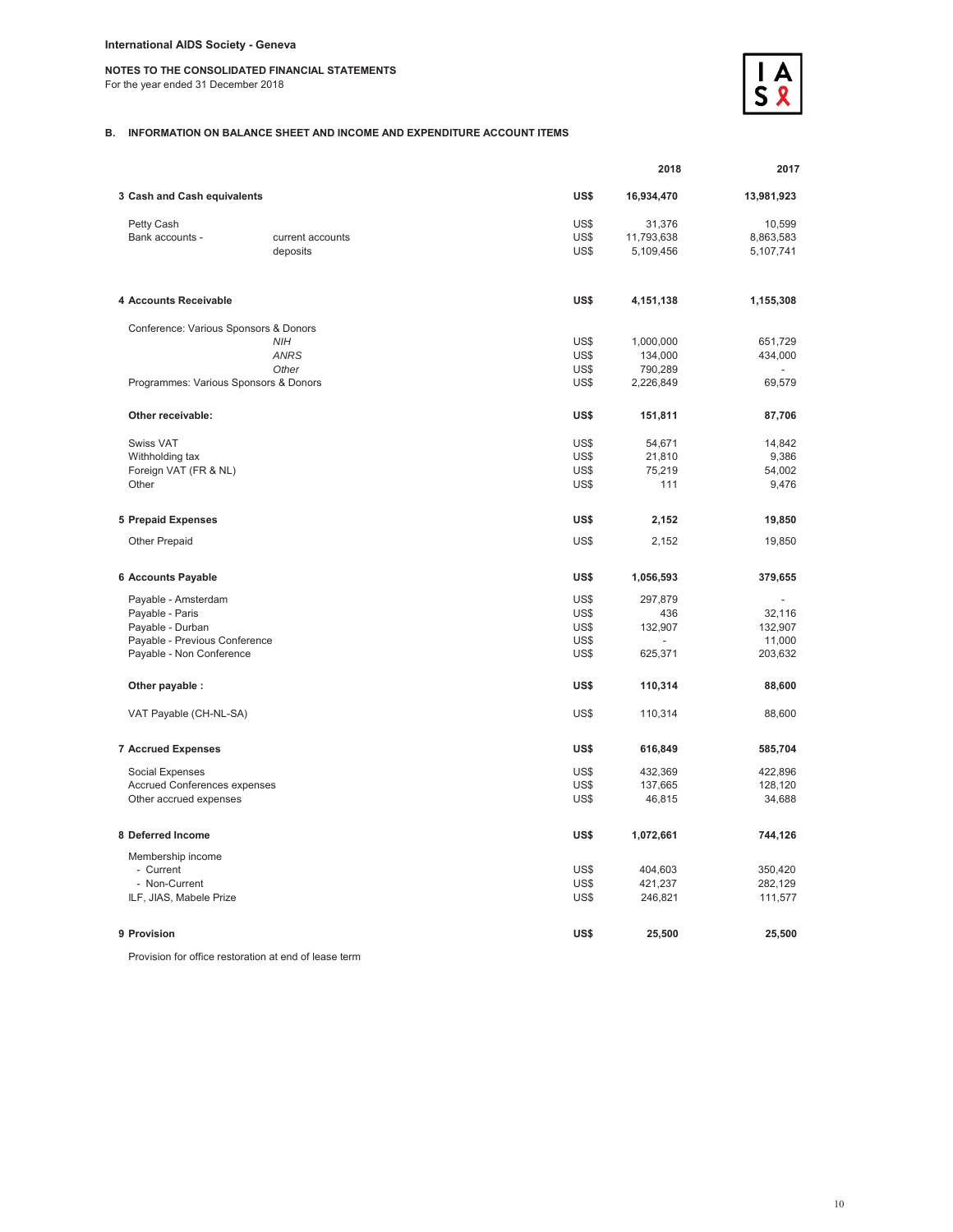| NOTES TO THE CONSOLIDATED FINANCIAL STATEMENTS                                                                                                                                                                                                                                                                       |  |              |                      |                          |  |  |  |  |
|----------------------------------------------------------------------------------------------------------------------------------------------------------------------------------------------------------------------------------------------------------------------------------------------------------------------|--|--------------|----------------------|--------------------------|--|--|--|--|
| For the year ended 31 December 2018                                                                                                                                                                                                                                                                                  |  |              |                      |                          |  |  |  |  |
|                                                                                                                                                                                                                                                                                                                      |  |              |                      |                          |  |  |  |  |
|                                                                                                                                                                                                                                                                                                                      |  |              | 2018                 | 2017                     |  |  |  |  |
| <b>10 Restricted Funds</b>                                                                                                                                                                                                                                                                                           |  |              |                      |                          |  |  |  |  |
| All figures are in relation to funds received and reserved, whose use is restricted for specific programmes or projects.                                                                                                                                                                                             |  |              |                      |                          |  |  |  |  |
| 11 IAC Revolving Fund                                                                                                                                                                                                                                                                                                |  | US\$         | 5,893,536            | 4,393,536                |  |  |  |  |
|                                                                                                                                                                                                                                                                                                                      |  |              |                      |                          |  |  |  |  |
| In accordance with the distribution policy regarding surplus/deficit at the IAC Conference, the IAS Governing Council has decided to set aside<br>funds for future costs in the event of a cancelled or postponed conference or one with a reduced number of paid registrations.                                     |  |              |                      |                          |  |  |  |  |
| <b>12 Designated Funds</b>                                                                                                                                                                                                                                                                                           |  |              |                      |                          |  |  |  |  |
| Reserves of money with the designation that it will be used for specific programmes or project. Concerning future Conferences, the negative<br>amount of US\$ \$786,914 reflects expenditures that have yet to be covered by the income from the future conference.                                                  |  |              |                      |                          |  |  |  |  |
| 13 IAS Conference Revolving Fund                                                                                                                                                                                                                                                                                     |  | US\$         | 1,516,325            | 1,516,325                |  |  |  |  |
| In accordance with the distribution policy regarding surplus/deficit at the IAS Conference, the IAS Governing Council has decided to set aside<br>funds for future costs in the event of a cancelled or postponed conference or one with a reduced number of paid registrations.                                     |  |              |                      |                          |  |  |  |  |
| IAS2017 Conference Surplus                                                                                                                                                                                                                                                                                           |  | US\$         |                      | 485,239                  |  |  |  |  |
| 14 HIVR4P Conference Revolving Fund                                                                                                                                                                                                                                                                                  |  | US\$         | 1,500,000            |                          |  |  |  |  |
| In 2018, the IAS Governing Council agreed with the Board of the Global HIV Vaccine Enterprise (GHVE) to host the operations of the Enterprise.<br>In this regard, GHVE transferred its asset to IAS in order to continue the Program, which is including convening and hosting future biennal HIVR4P<br>conferences. |  |              |                      |                          |  |  |  |  |
| 15 General Reserve for Future Conference & Follow up                                                                                                                                                                                                                                                                 |  | US\$         | 409,451              | 543,427                  |  |  |  |  |
| As approved by the EC in December 2016 and March 2017, the surplus generated from AIDS2016 conference will be allocated as follows                                                                                                                                                                                   |  |              |                      |                          |  |  |  |  |
| AIDS2018 Support to Global Village                                                                                                                                                                                                                                                                                   |  | US\$         | (250,000)            |                          |  |  |  |  |
| AIDS2018 Support to reduce lower fee level for I&mi countries                                                                                                                                                                                                                                                        |  | US\$         | (180,000)            |                          |  |  |  |  |
| AIDS2016 follow up by IAS following years                                                                                                                                                                                                                                                                            |  | US\$         | (3,976)              | (136, 573)               |  |  |  |  |
| AIDS2020 Support dual location costs                                                                                                                                                                                                                                                                                 |  | US\$         | 300,000              |                          |  |  |  |  |
| 16 IAS Conference Institut'l Memory and Administration Revolving Fund                                                                                                                                                                                                                                                |  | US\$         | 2,400,000            | 1,602,793                |  |  |  |  |
| In June 2013, the IAS Governing Council has decided to create a third fund to support the Secretariat that will jointly serve the two conferences in<br>the event of a cancelled or postponed conference or one with a reduced number of paid registrations.                                                         |  |              |                      |                          |  |  |  |  |
| from AIDS2018 Conference                                                                                                                                                                                                                                                                                             |  |              | 797,207              | $\overline{\phantom{a}}$ |  |  |  |  |
| 17 General Reserve (including conference surplus reserve)                                                                                                                                                                                                                                                            |  | US\$         | 2,795,746            | 2,005,749                |  |  |  |  |
| Conference Surplus                                                                                                                                                                                                                                                                                                   |  | US\$         | 257,347              | 70,312                   |  |  |  |  |
| RMS, ICT roadmap, cyber security assessment expenses                                                                                                                                                                                                                                                                 |  | US\$         | (373, 744)           | (96, 617)                |  |  |  |  |
| RMS (Membership and Volunteer platforms)                                                                                                                                                                                                                                                                             |  | US\$         | 280,000              |                          |  |  |  |  |
| <b>Governance Review</b><br>Governance Review (Phase 1)                                                                                                                                                                                                                                                              |  | US\$<br>US\$ | 160,000<br>(30, 940) |                          |  |  |  |  |
| JIAS & Generation Now!                                                                                                                                                                                                                                                                                               |  | US\$         | 255,000              |                          |  |  |  |  |
| IAS Core activities Surplus / (Deficit)                                                                                                                                                                                                                                                                              |  | US\$         | 243,110              | 26,139                   |  |  |  |  |
| HIV Programmes Surplus / (Deficit)                                                                                                                                                                                                                                                                                   |  | US\$         | (777)                |                          |  |  |  |  |
| 18 Other unrestricted revenues                                                                                                                                                                                                                                                                                       |  | US\$         | 398,483              | 405,086                  |  |  |  |  |
| Other                                                                                                                                                                                                                                                                                                                |  | US\$         | 45,377               | 41,354                   |  |  |  |  |
| JIAS Income                                                                                                                                                                                                                                                                                                          |  | US\$         | 353,106              | 363,732                  |  |  |  |  |
|                                                                                                                                                                                                                                                                                                                      |  |              |                      |                          |  |  |  |  |

п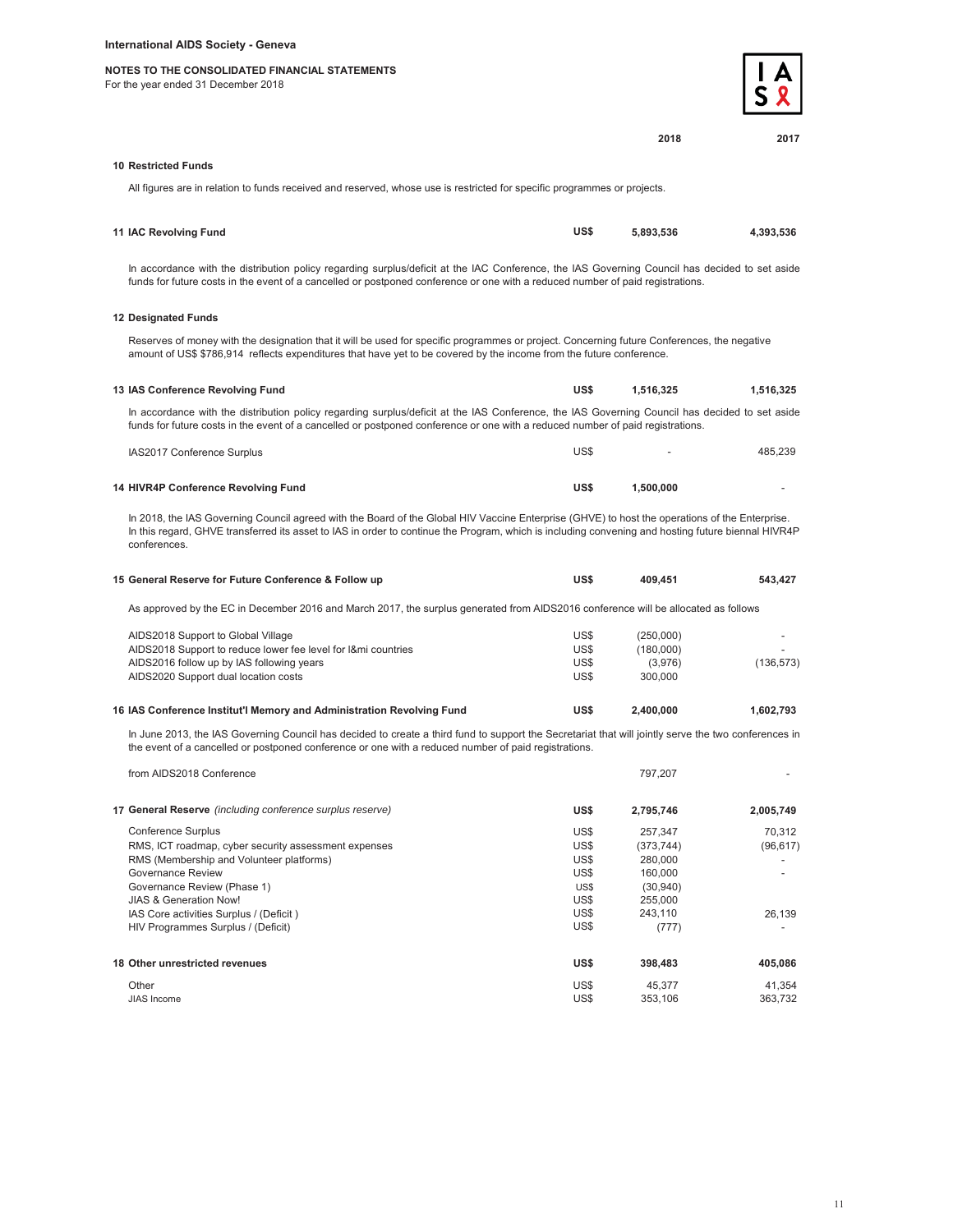### **NOTES TO THE CONSOLIDATED FINANCIAL STATEMENTS** For the year ended 31 December 2018



| 19 Extraordinary, non-recurring or prior period income                                                                                                                                   | US\$ | 41.172    | 32,259    |
|------------------------------------------------------------------------------------------------------------------------------------------------------------------------------------------|------|-----------|-----------|
| Dissolution of previous year reserves                                                                                                                                                    | US\$ | 8.189     | 28,236    |
| Other prior period income                                                                                                                                                                | US\$ | 32,983    | 4,023     |
| 20 Consulting and audit fees                                                                                                                                                             | US\$ | 6,339,884 | 3,125,835 |
| Conference consulting fees                                                                                                                                                               | US\$ | 6,256,884 | 3,017,705 |
| Statutory audit fees                                                                                                                                                                     | US\$ | 53,000    | 50,000    |
| Non-audit services                                                                                                                                                                       | US\$ | 30,000    | 58,130    |
| 21 Direct expenses                                                                                                                                                                       | US\$ | 2,296,649 | 1,293,820 |
| Logistics (venue rental, exhibition, setup, AV, etc.) & Meeting Costs                                                                                                                    | US\$ | 1,422,244 | 950,110   |
| Scholarships (registrations & per diem)                                                                                                                                                  | US\$ | 645.189   | 155,526   |
| Programme & Programme activities                                                                                                                                                         | US\$ | 75.438    | 66,608    |
| Secretariat (Incl. I/T)                                                                                                                                                                  | US\$ | 45.775    | 45,569    |
| Communications & Fundraising                                                                                                                                                             | US\$ | 16,338    | 17,563    |
| Insurances, start up and other financial costs                                                                                                                                           | US\$ | 91,665    | 58,445    |
| C.<br><b>OTHER INFORMATION</b>                                                                                                                                                           |      |           |           |
| 22 Credit Agreement                                                                                                                                                                      | US\$ | 113,348   | 113,903   |
| CHF 111,125 is under the guarantee of UBS AG represents a deposit surety for the office rental blocked for the Fondation Des Immeubles pour<br>les Organisations Internationales (FIPOI) |      |           |           |
| 23 Residual amount of lease obligations                                                                                                                                                  | US\$ | 1.756.584 | 2.214.621 |

The maturity of rental obligations of IAS Geneva offices which have a residual maturity of more than 12 months or which can not be cancelled within the next 12 months is as follows

| 25 Full-time equivalents                                                                              | <b>FTE</b> | 58                       | 52        |
|-------------------------------------------------------------------------------------------------------|------------|--------------------------|-----------|
| These pension schemes liabilities are included in the balance sheet position under "Accrued Expenses" |            |                          |           |
| 24 Pensions scheme liabilities                                                                        | US\$       | 202.498                  | 189.555   |
| More than 5 years                                                                                     | US\$       | $\overline{\phantom{0}}$ |           |
| Between 1-5 years                                                                                     | US\$       | 1.209.078                | 1,688,374 |
| Up to 1 year                                                                                          | US\$       | 547.507                  | 526.246   |
|                                                                                                       |            |                          |           |

The annual average number of full time equivalents for the reporting year exceeds 50, as well as previous year average

#### **26 Significants events after the balance sheet date**

No events occured subsequent to 31 December 2018 which could have a material impact on the understanding of these financial statements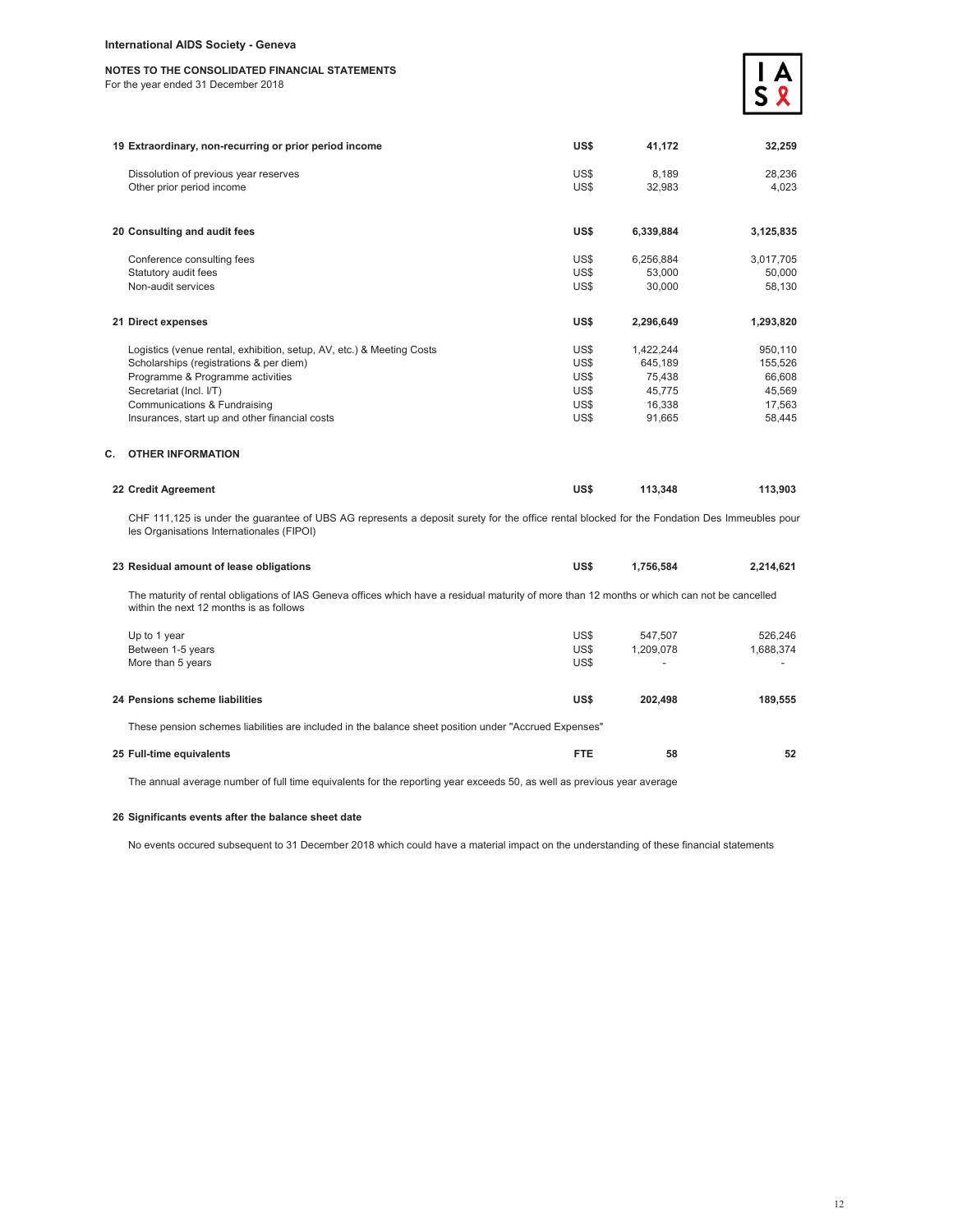

**23rd International AIDS Conference (AIDS 2018) Amsterdam, 23 - 27 July 2018**

Report of the Auditor to the Governing Council of the International AIDS Society on the Statement of Income and Expenditures

> KPMG SA *Geneva, 29 May 2019* Ref. PHP/ABS/cgu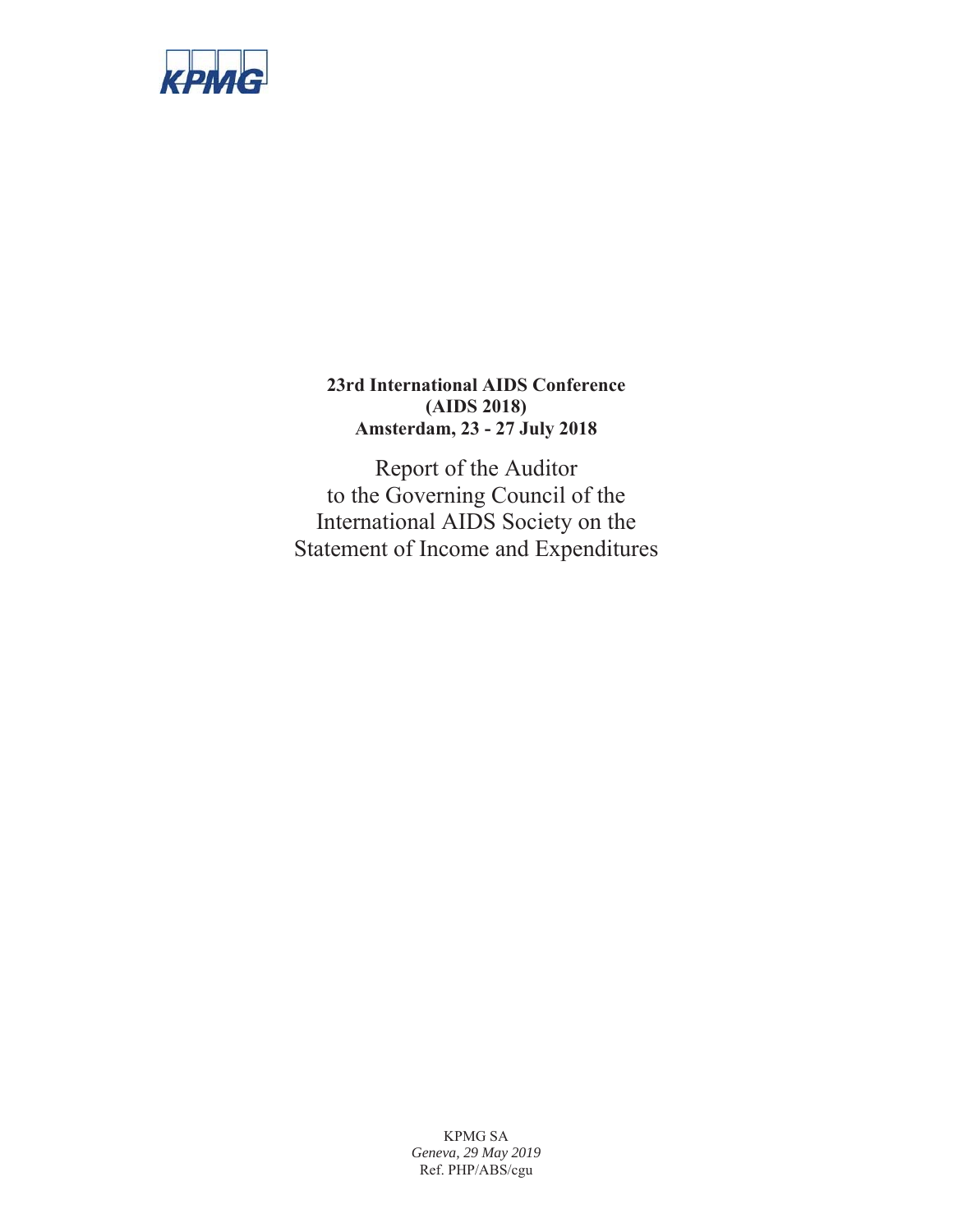

**KPMG SA Audit Western Switzerland** 

111 Rue de Lyon P.O. Box 347 Telephone +41 58 249 25 15 Fax +41 58 249 25 13 www.kpmg.ch

Report of the Auditor to the Governing Council of the International AIDS Society **23rd International AIDS Conference, (AIDS 2018) Amsterdam, 23 - 27 July 2018**

As auditor, we have been engaged to audit the accompanying statement of income and expenditures of the  $23<sup>rd</sup>$  International AIDS Conference held in Amsterdam, on 23 July - 27 July 2018, which comprise the statement of income and expenditure, and the explanatory notes.

### *Governing Council's Responsibility*

The Governing Council is responsible for the preparation of the statement of income and expenditures in accordance with the requirements of Swiss law. This responsibility includes designing, implementing and maintaining an internal control system relevant to the preparation of statement of income and expenditures that are free from material misstatement, whether due to fraud or error. The Governing Council is further responsible for selecting and applying appropriate accounting policies and making accounting estimates that are reasonable in the circumstances.

### *Auditor's Responsibility*

Our responsibility is to express an opinion on this statement of income and expenditures based on our audit. We conducted our audit in accordance with Swiss law and Swiss Auditing Standards. Those standards require that we plan and perform the audit to obtain reasonable assurance whether the financial statements are free from material misstatement.

An audit involves performing procedures to obtain audit evidence about the amounts and disclosures in the statement of income and expenditures. The procedures selected depend on the auditor's judgment, including the assessment of the risks of material misstatement of the statement of income and expenditures, whether due to fraud or error. In making those risk assessments, the auditor considers the internal control system relevant to the entity's preparation of the statement of income and expenditures in order to design audit procedures that are appropriate in the circumstances, but not for the purpose of expressing an opinion on the effectiveness of the entity's internal control system. An audit also includes evaluating the appropriateness of the accounting policies used and the reasonableness of accounting estimates made, as well as evaluating the overall presentation of the statement of income and expenditures. We believe that the audit evidence we have obtained is sufficient and appropriate to provide a basis for our audit opinion.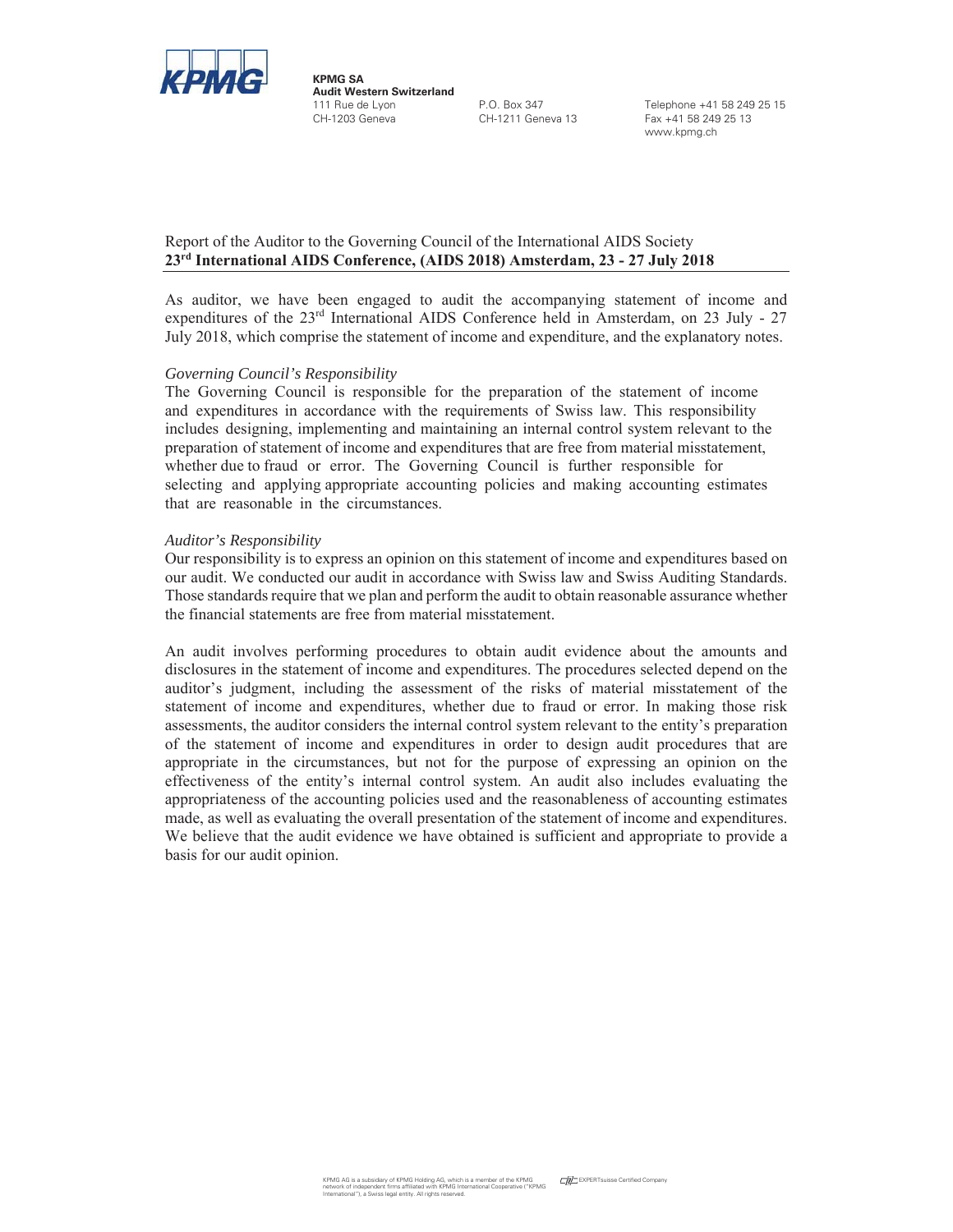

*23rd International AIDS Conference,, Amsterdam, Netherlands, 23 - 27 July 2018 Report of the Auditor to the Governing Council of the International AIDS Society on the Statement of Income and Expenditures*

## *Opinion*

In our opinion, the statement of income and expenditures in relation with the  $23<sup>rd</sup>$  International AIDS Conference held in Amsterdam on 23 July - 27 July 2018, complies with Swiss law, the association's bylaws and is in accordance with the accounting policies described in note 2 to the financial statements of the International AIDS Society for the year ended 31 December 2018.

## KPMG SA



*Licensed Audit Expert Licensed Audit Expert Auditor in Charge*



Pierre Henri Pingeon Mohamed Amin Ben Saad

Geneva, 29 May 2019

### *Enclosure:*

Statement of income and expenditures (income statement and explanatory notes)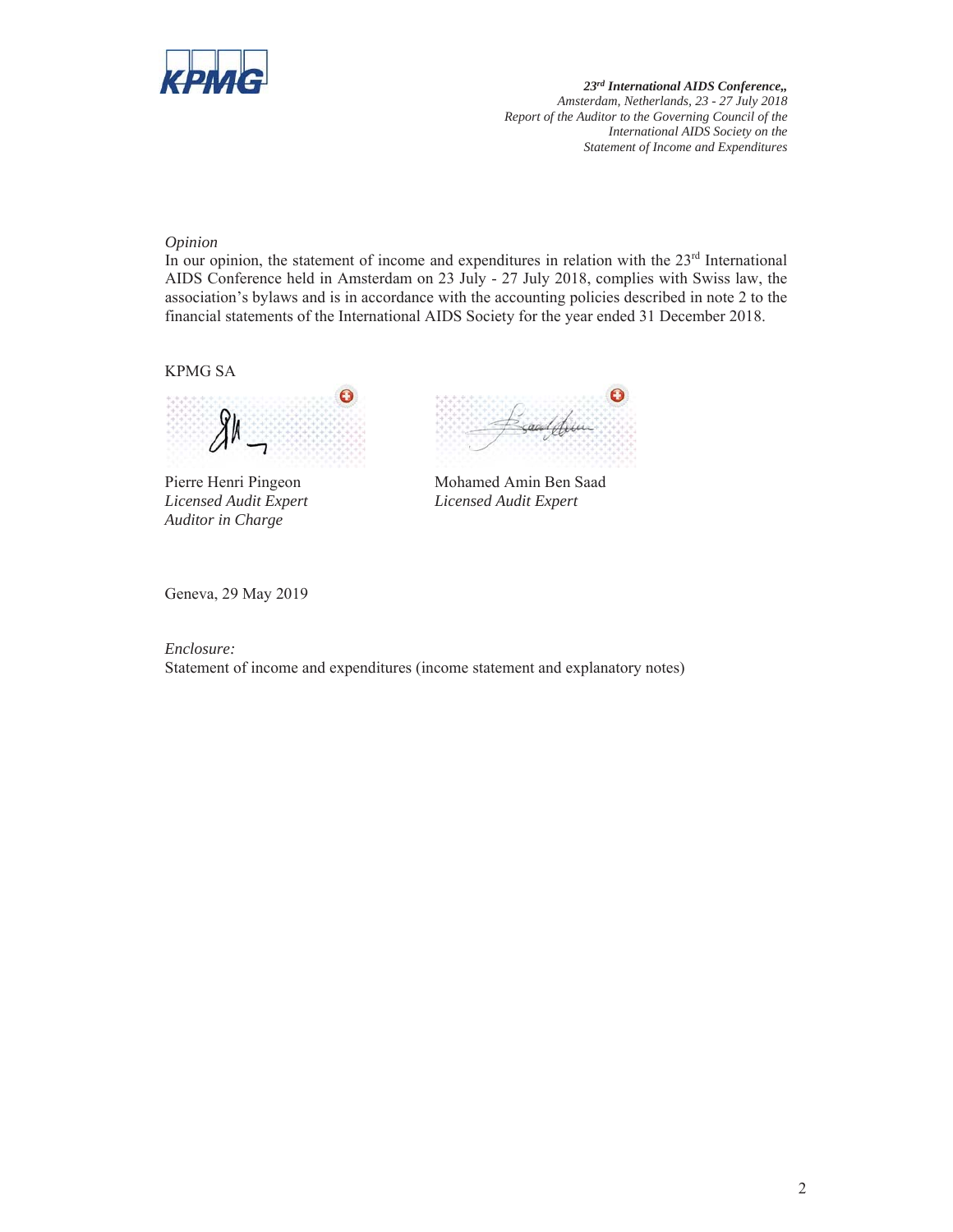

I

I

## **23rd INTERNATIONAL AIDS CONFERENCE (AIDS 2018) 23-27 July 2018, Amsterdam, the Netherlands**

Final Statement of Income & Expenditures *(Figures are stated in US\$)*

| <b>Notes</b>      |                                     | <b>Approved</b><br><b>Budget</b> | <b>Actuals</b> |
|-------------------|-------------------------------------|----------------------------------|----------------|
|                   | Income                              |                                  |                |
| $\overline{2}$    | SPONSORS AND DONORS                 | 8,514,303                        | 8,646,341      |
|                   | <b>EXHIBITIONS &amp; SATELLITES</b> | 3,393,175                        | 3,556,579      |
| 3                 | <b>REGISTRATION FEES</b>            | 6,361,750                        | 6,375,702      |
| $\overline{4}$    | <b>OTHER REVENUES</b>               | 818,932                          | 814,411        |
|                   | <b>TOTAL INCOME</b>                 | 19,088,160                       | 19,393,034     |
|                   | <b>Expenditures</b>                 |                                  |                |
| 5                 | <b>LOGISTICS</b>                    | 3,418,790                        | 3,208,129      |
|                   | EXHIBITIONS & SATELLITES COSTS      | 258,000                          | 257,283        |
| 6                 | <b>SCHOLARSHIPS</b>                 | 2,193,933                        | 2,184,363      |
|                   | <b>PROGRAMME</b>                    | 1,329,582                        | 1,216,912      |
|                   | PROGRAMME ACTIVITIES                | 410,500                          | 377,415        |
| 7                 | <b>IAS CONFERENCE SECRETARIAT</b>   | 2,465,156                        | 2,516,454      |
|                   | IT                                  | 864,815                          | 842,843        |
|                   | <b>COMMUNICATIONS</b>               | 1,216,000                        | 1,320,006      |
|                   | EVALUATION + STRATEGY & PLANNING    | 377,500                          | 377,009        |
|                   | <b>FUNDRAISING</b>                  | 566,000                          | 583,992        |
| 8                 | <b>REVOLVING FUND</b>               | 1,500,000                        | 1,500,000      |
| 9                 | <b>GOVERNANCE</b>                   | 141,000                          | 144,939        |
|                   | AUDIT / FINANCE                     | 597,500                          | 603,077        |
| 10 <sup>°</sup>   | VARIOUS FINANCIAL COSTS             | 947,000                          | 1,023,024      |
| 11                | START-UP COSTS                      | 67,817                           | 67,817         |
|                   | <b>AUDIO VISUAL</b>                 | 1,142,080                        | 1,120,219      |
|                   | <b>TOTAL EXPENDITURES</b>           | 17,495,673                       | 17,343,482     |
| $12 \overline{ }$ | ALLOCATION TO AIDS 2020             | 300,000                          | 300,000        |
| 12                | ALLOCATION TO IM&A RF               | 397,000                          | 797,206        |
| 12                | <b>ALLOCATION TO GR</b>             | 695,000                          | 695,000        |
|                   | SubTotal Surplus / (Deficit)        | 200,487                          | 257,346        |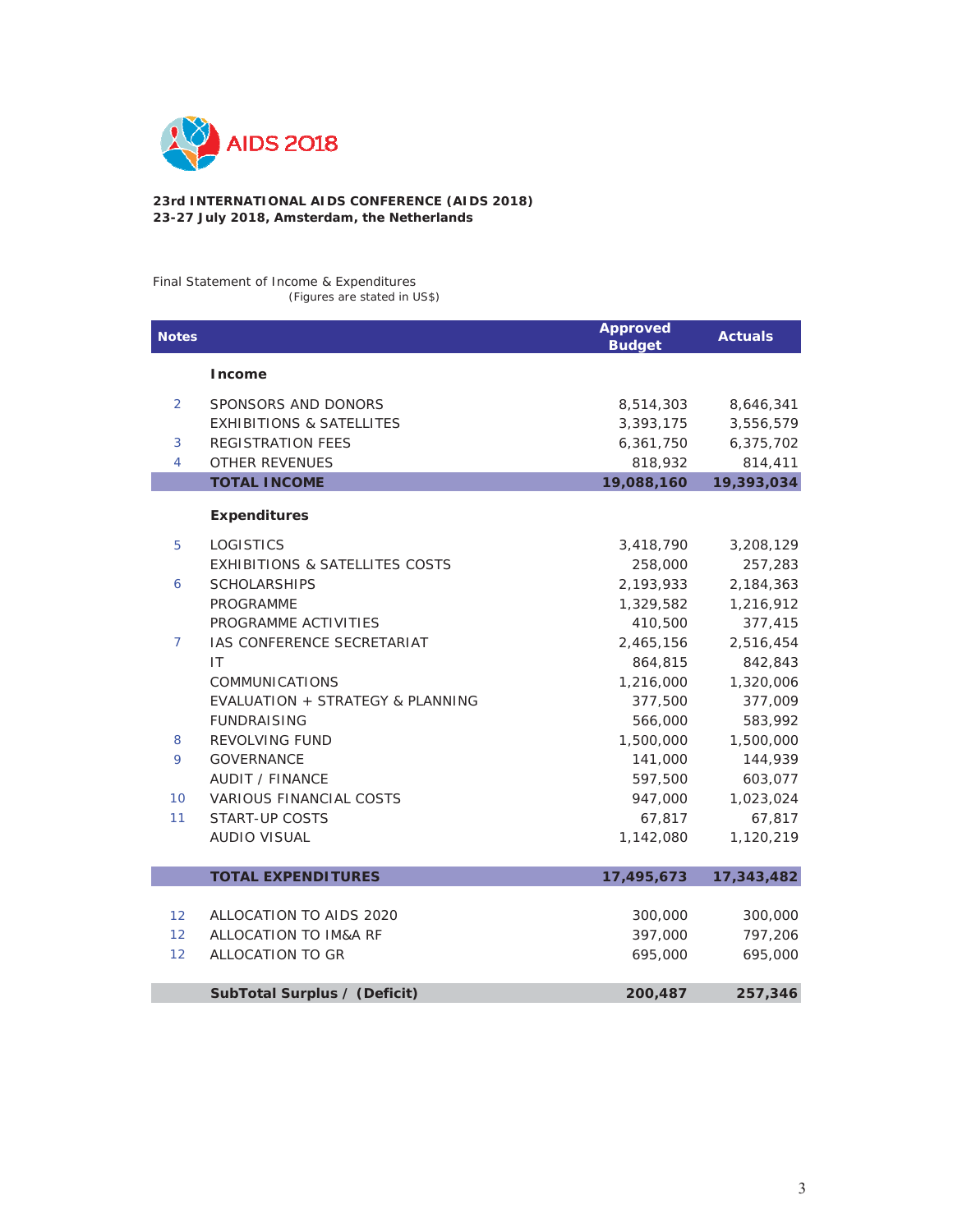

#### **23rd INTERNATIONAL AIDS CONFERENCE (AIDS 2018) 23-27 July 2018, Amsterdam, the Netherlands**

#### **Explanatory Notes to the Final Statement of Income and Expenditures**

#### **1 Basis of preparation**

The statement of income and expenditure was prepared in accordance with the accounting policies specified in the notes of the International AIDS Society in Geneva.

The statement of income is based on the actual information available as of 31 March 2019.

The "approved budget" figures in the left column reflects the last budget accepted by the IAS Governing Council on 3 December 2018.

#### **2 Donors & Sponsors**

Major donors & sponsors for AIDS 2018 included:

#### **Donors**

AFEW International Agence de recherche ANRS (France Recherche Nord & Sud Sida-HIV Hépatites) Bill & Melinda Gates Foundation Canada - Global Affairs Canada Canada – Public Health Agency of Canada City of Amsterdam Conrad N. Hilton Foundation Elton John AIDS Foundation Ford Foundation Government of Flanders Luxembourg - Ministry of Foreign and European Affairs MAC AIDS Fund National Postcode Lottery of the Netherlands OPEC Fund for International Development Open Society Foundations The Global Fund to Fight AIDS, Tuberculosis and Malaria The Joint United Nations Programme on HIV/AIDS (UNAIDS) The Netherlands - Ministry of Foreign Affairs The Netherlands - Ministry of Health, Welfare and Sport U.S. National Cancer Institute U.S. National Institute of Allergy and Infectious Diseases U.S. National Institute on Aging U.S. National Institute on Drug Abuse U.S. National Institutes of Health - Office of the Director United Nations Children's Fund (UNICEF) United Nations Development Programme (UNDP) World Health Organization (WHO) **Major Industry Sponsors**

Gilead Sciences Janssen Pharmaceutical Merck Sharp & Dohme Mylan ViiV Healthcare

Aurobindo Chevron Hetero Labs **Corporate Sponsors**

*A full list can be obtained from the conference secretariat.*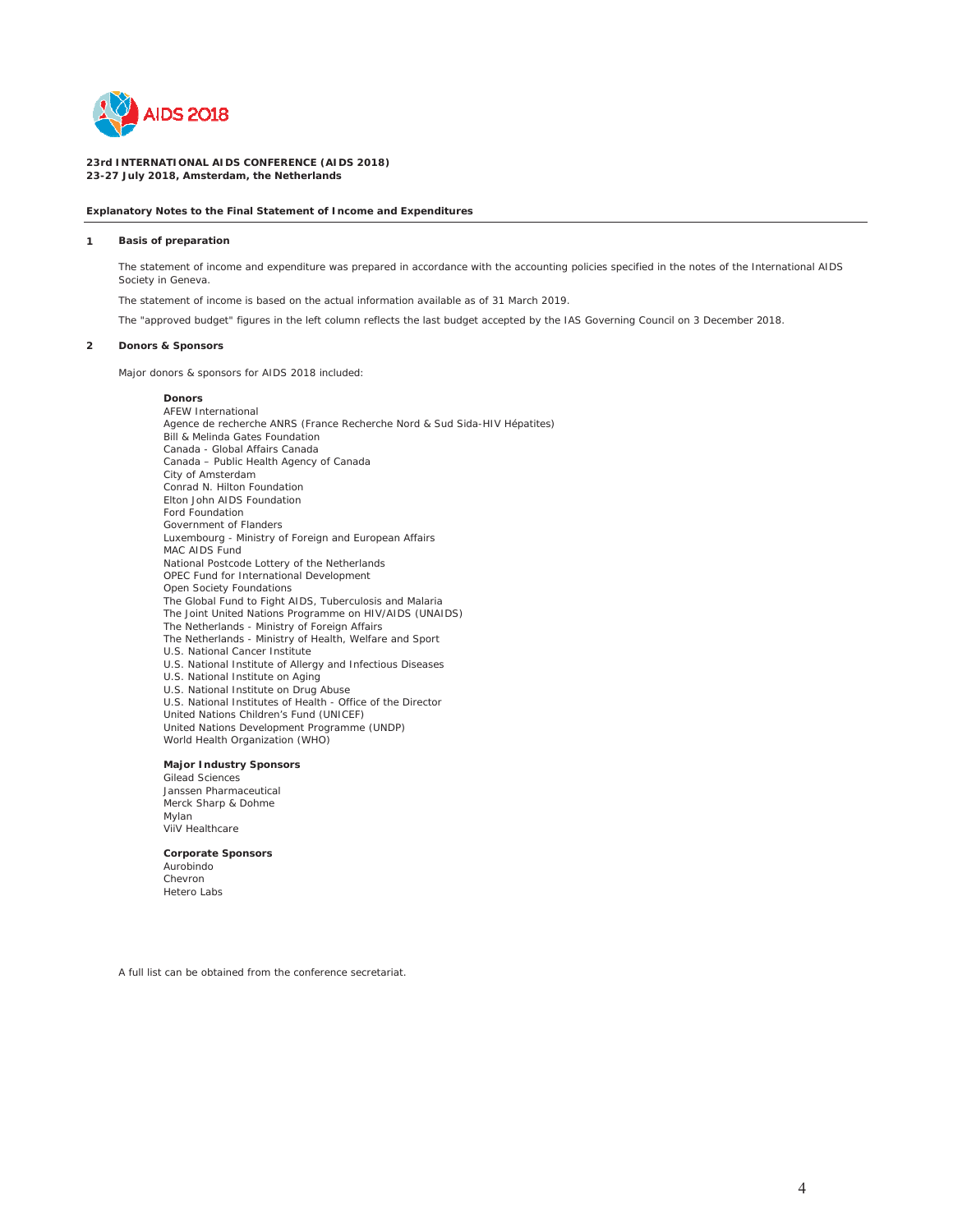

#### **23-27 July 2018, Amsterdam, the Netherlands 23rd INTERNATIONAL AIDS CONFERENCE (AIDS 2018)**

### **Explanatory Notes to the Final Statement of Income and Expenditures**

#### **3 Registration fees**

The income from registration fees is based on the total number of paid registrations of 9,917 (AIDS 2016, Durban: 9,300) less the voluntary delegate contributions mentioned hereunder.

| Paid Registration:                                    |                     |       | <b>AIDS 2018</b> |     | <b>AIDS 2016</b> |               |
|-------------------------------------------------------|---------------------|-------|------------------|-----|------------------|---------------|
| Fully paying registrations:                           |                     |       |                  |     |                  |               |
| - High Income Countries delegates                     |                     | 4.518 |                  |     | 2.734            |               |
| - UM, LM and Low Income Countries                     |                     | 3,906 | 8,424            |     | 5,038            | 7,772         |
| Day passes                                            |                     |       |                  | 161 |                  | 494           |
| Students                                              |                     |       |                  | 867 |                  | 747           |
| Exhibitors                                            |                     |       |                  | 87  |                  | 89            |
| Accompanying Persons and Children                     |                     |       |                  | 378 |                  | 198           |
| Total paid registrations:                             |                     |       | 9,917            |     |                  | 9,300         |
| Non-paid registrations:                               |                     |       |                  |     |                  |               |
| Media                                                 |                     |       |                  | 680 |                  | 775           |
| Free Registrations (including scholarship recipients, |                     |       |                  |     |                  |               |
| volunteers and staff)                                 |                     |       | 5,028            |     |                  | 5,370         |
| Voluntary delegate contributions to:                  | - Memberships "IAS" |       | 513,675<br>\$    |     |                  | \$<br>346,276 |
|                                                       | - Co-organizers     |       | 48,600           |     |                  | 73,275        |
|                                                       | - Scholarships      |       | \$<br>89,775     |     |                  | 65,100<br>\$  |

#### **4 Other revenues**

Other sources of revenue include hotel commission

| Logisitics | <b>AIDS 2018</b> | <b>AIDS 2016</b> |
|------------|------------------|------------------|
|            |                  |                  |

| The main expenditures incurred for the Logistics are as follows:                            |             |             |
|---------------------------------------------------------------------------------------------|-------------|-------------|
|                                                                                             | \$3.208.129 | \$2,934,622 |
| Facilities (rent, signage, security, delegates transportation and set up of venue)          | 1.971.213   | 1,807,811   |
| On Site and Logistic Personnel (staff, hostesses, consultants, interpreters and volunteers) | 803.534     | 646.161     |
| Fees to PCO (MCI Amsterdam B.V, the Netherlands) for:                                       |             |             |
| project management, registration and exhibition handling                                    | 264.468     | 316.930     |
| Printed material (Invitation, Final Prog., Abstract Book, etc)                              | 38.141      | 41.495      |
| Bags and Badges                                                                             | 64.153      | 66.425      |
| Travel, logistic staff                                                                      | 17.204      | 28.227      |
| Refreshment, technical, postage, etc                                                        | 49.415      | 27.573      |

#### **6 Scholarships**

These figures include scholarships recipients and speakers as per the main details bringing 1,121 delegates and 117 speakers (AIDS 2016: 1,323 scholarships and 61 speakers) to the conference mainly from developing countries:

|                          | \$2.184.363 | \$1,900.320 |
|--------------------------|-------------|-------------|
| Travel                   | 1.195.188   | 1,024,309   |
| Accommodation & per diem | 396.361     | 266.025     |
| Registration fees        | 482.000     | 481.966     |
| Handling                 | 110.814     | 128,020     |